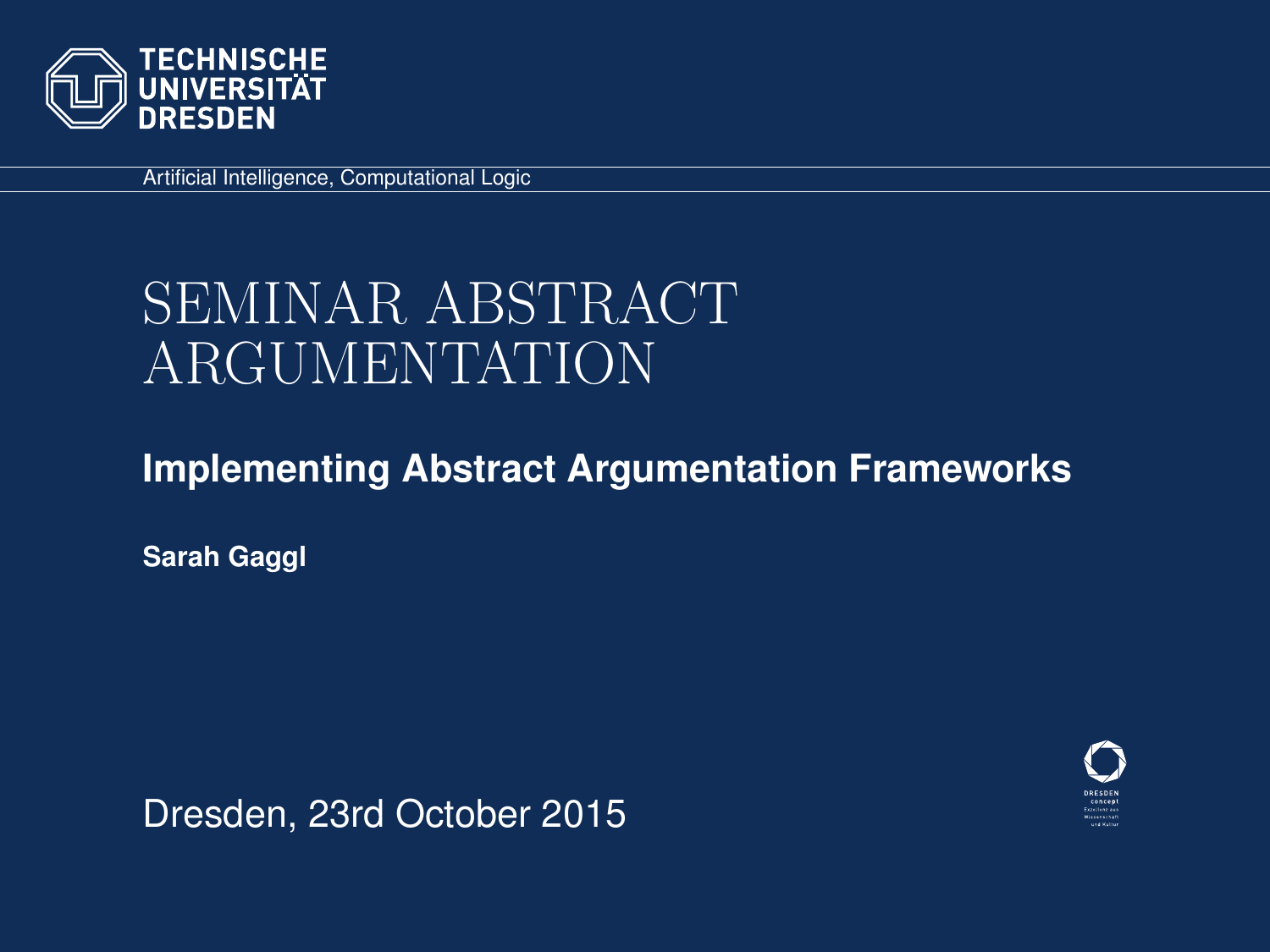## **Outline**

- Direct- vs. Reduction-based Approach
- Propositional Logic
- Answer-Set Programming
- ASP Encodings of AF Semantics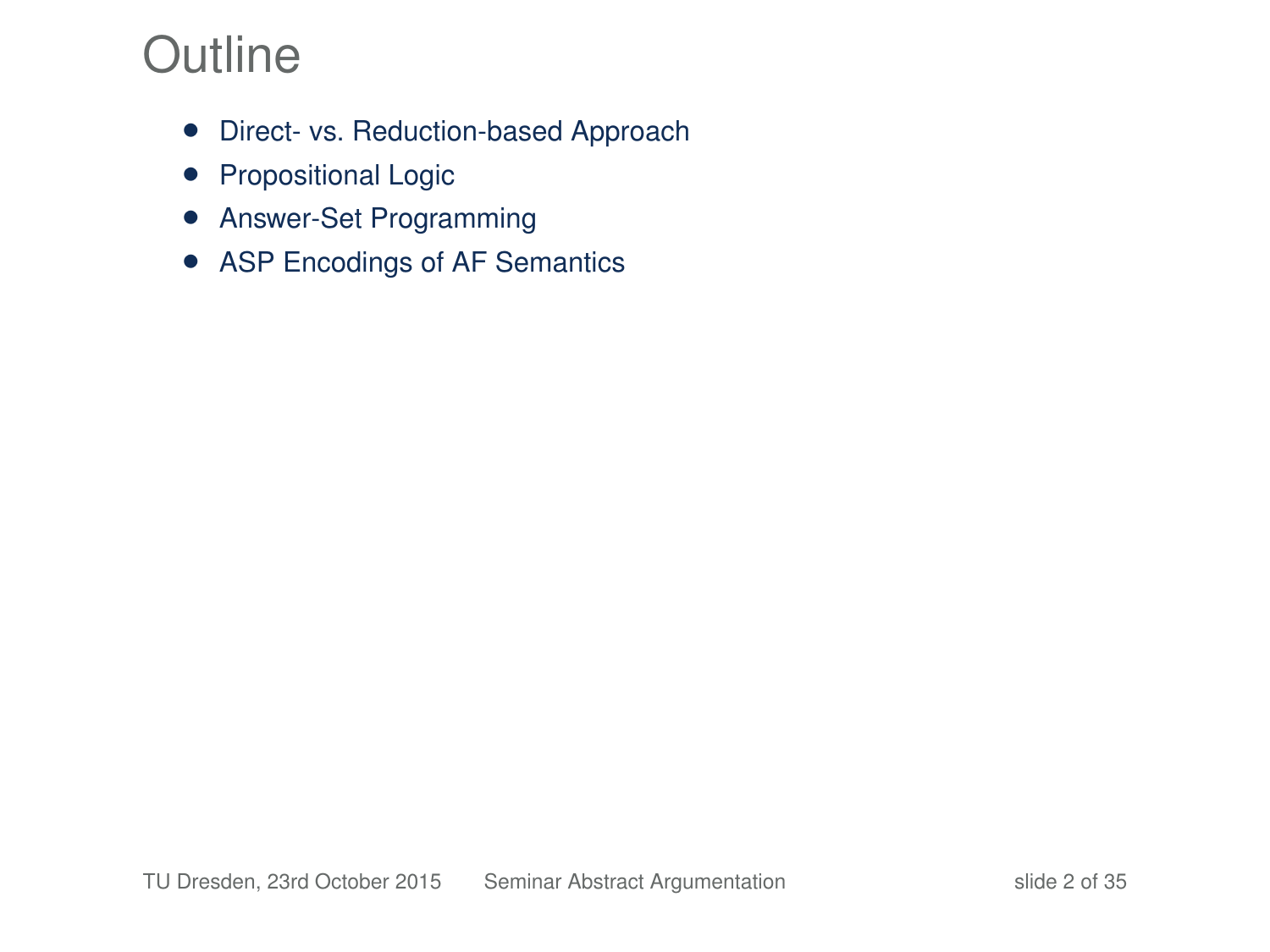## **Motivation**

- Argumentation Frameworks provide a formalism for a compact representation and evaluation of such scenarios.
- More complex semantics, especially in combination with an increasing amount of data, requires an automated computation of such solutions.
- Most of these problems are intractable, so implementing dedicated systems from the scratch is not the best idea.
- Distinction between direct implementation and reduction-based approach.
- We focus on reductions to propositional logic and Answer-Set Programming (ASP).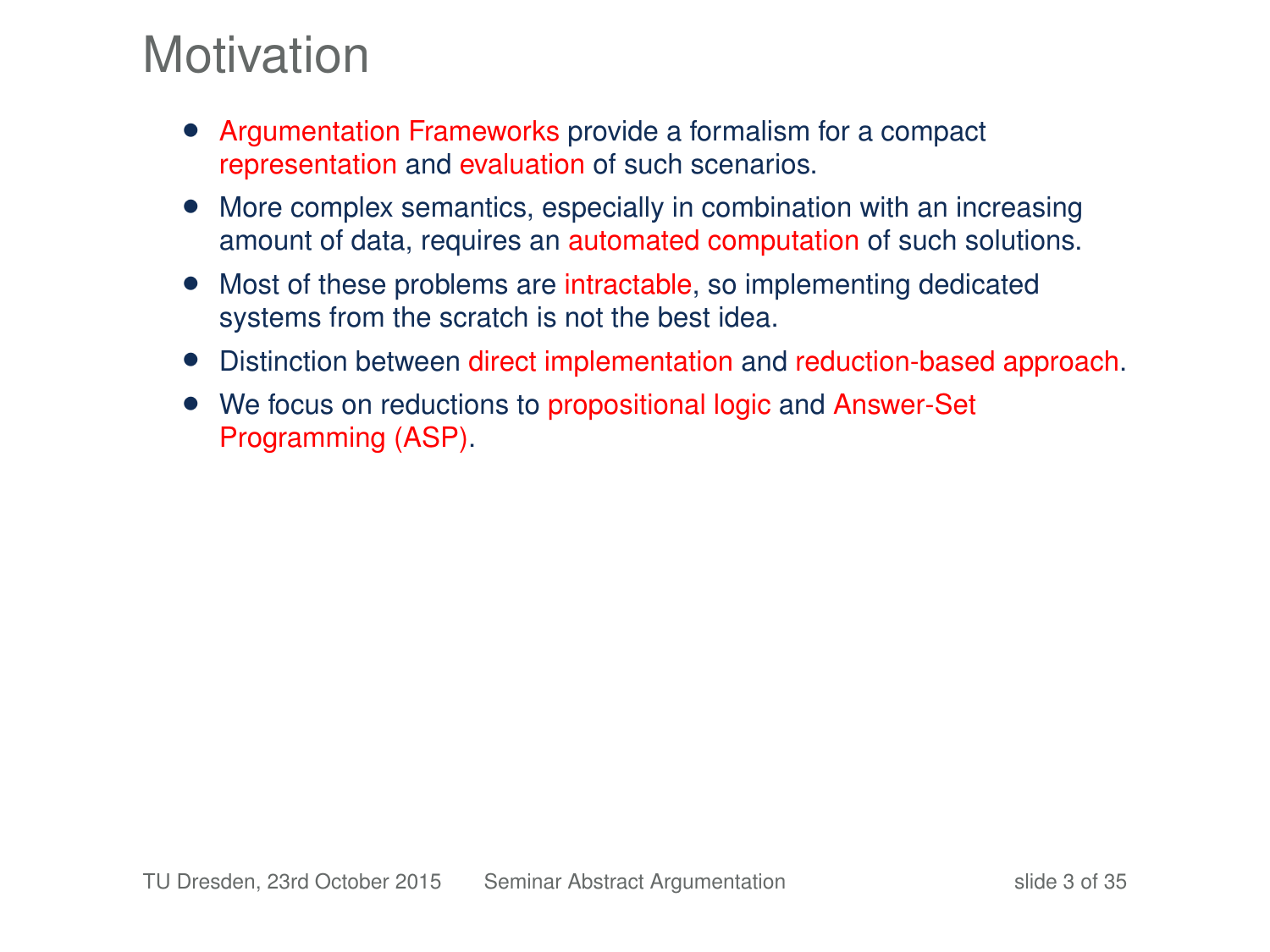## Laziness and Implementations

#### Alternative 1: The Japanese way

- Implement a separate algorithm for each reasoning task
- Implementation is complicated because most reasoning tasks are inherently intricate (☞ the complexity results given before)
- Implementation, testing, etc. require much effort and time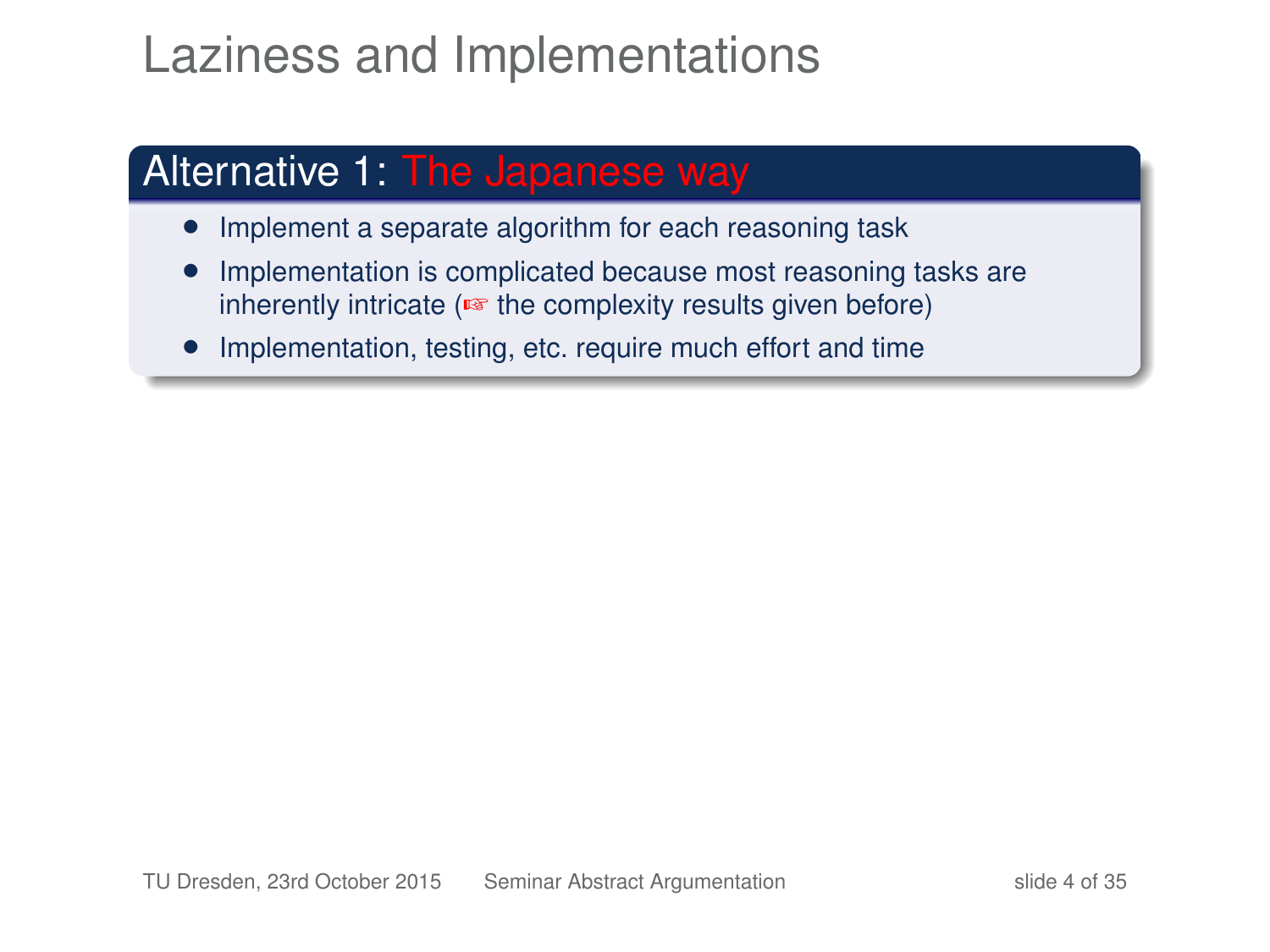## Laziness and Implementations

#### Alternative 1: The Japanese way

- Implement a separate algorithm for each reasoning task
- Implementation is complicated because most reasoning tasks are inherently intricate (☞ the complexity results given before)
- Implementation, testing, etc. require much effort and time

#### Alternative : The southern way

- Life is short; try to keep your effort as small as possible
- Let others work for you and use their results and software
- Be smart; apply what you have learned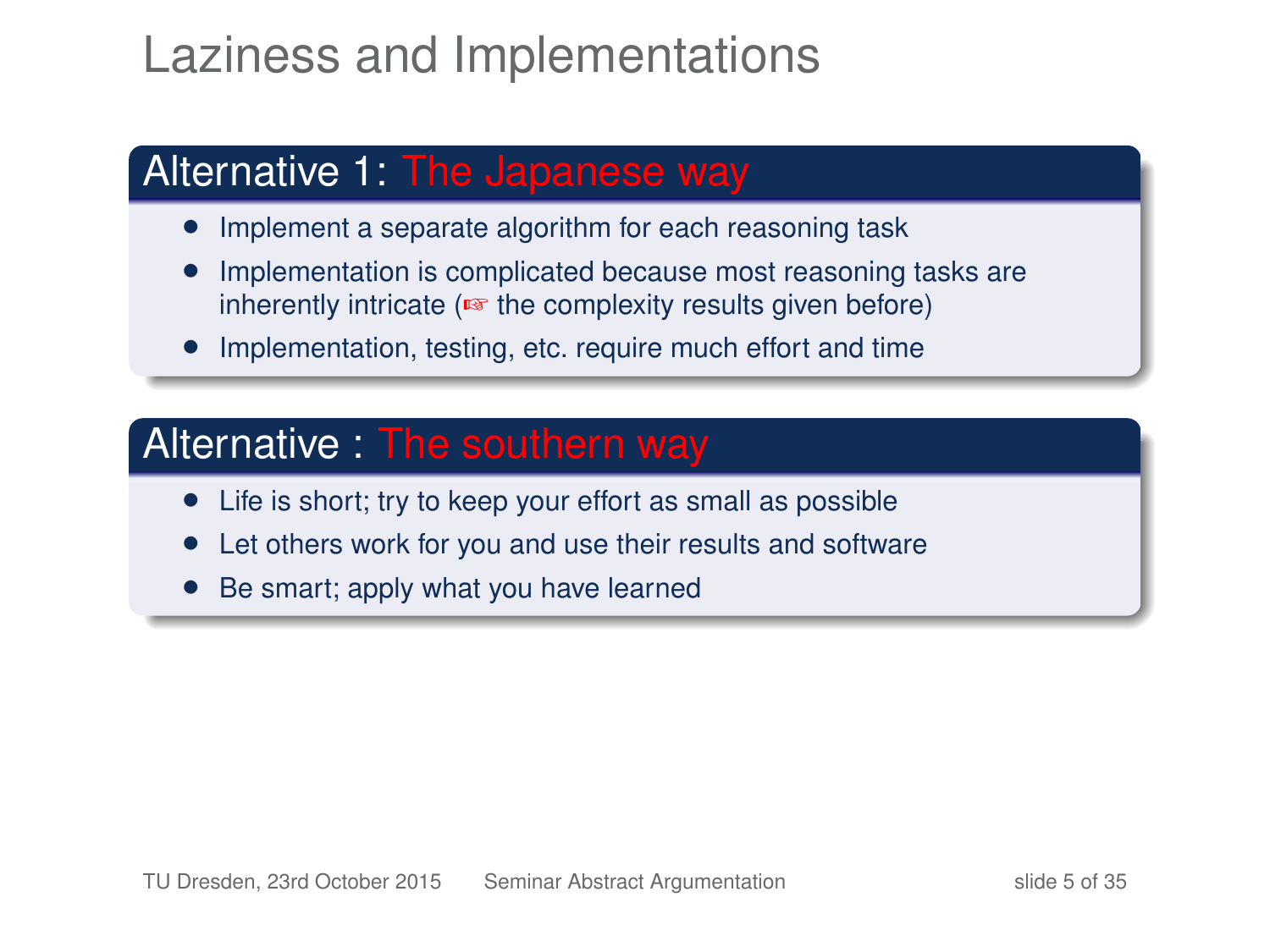# The rapid implementation approach (RIA)

#### We know:

- Any complete problem can be translated into any other complete problem of the same complexity class
- Moreover, there exists poly-time translations (reductions)
- Complexity results (incl. completeness) for many reasoning tasks

### We used already:

- e.g., the PTIME reduction from a CNF  $\varphi$  to an AF  $F(\varphi)$  such that  $\varphi$  is satisfiable iff  $F(\varphi)$  has an admissible set containing  $\varphi$
- Can we "reverse" the reduction, i.e., from AFs to formulas?
- YES! Reduce to formalisms for which "good" solvers are available ☞ But we have to find the PTIME reduction!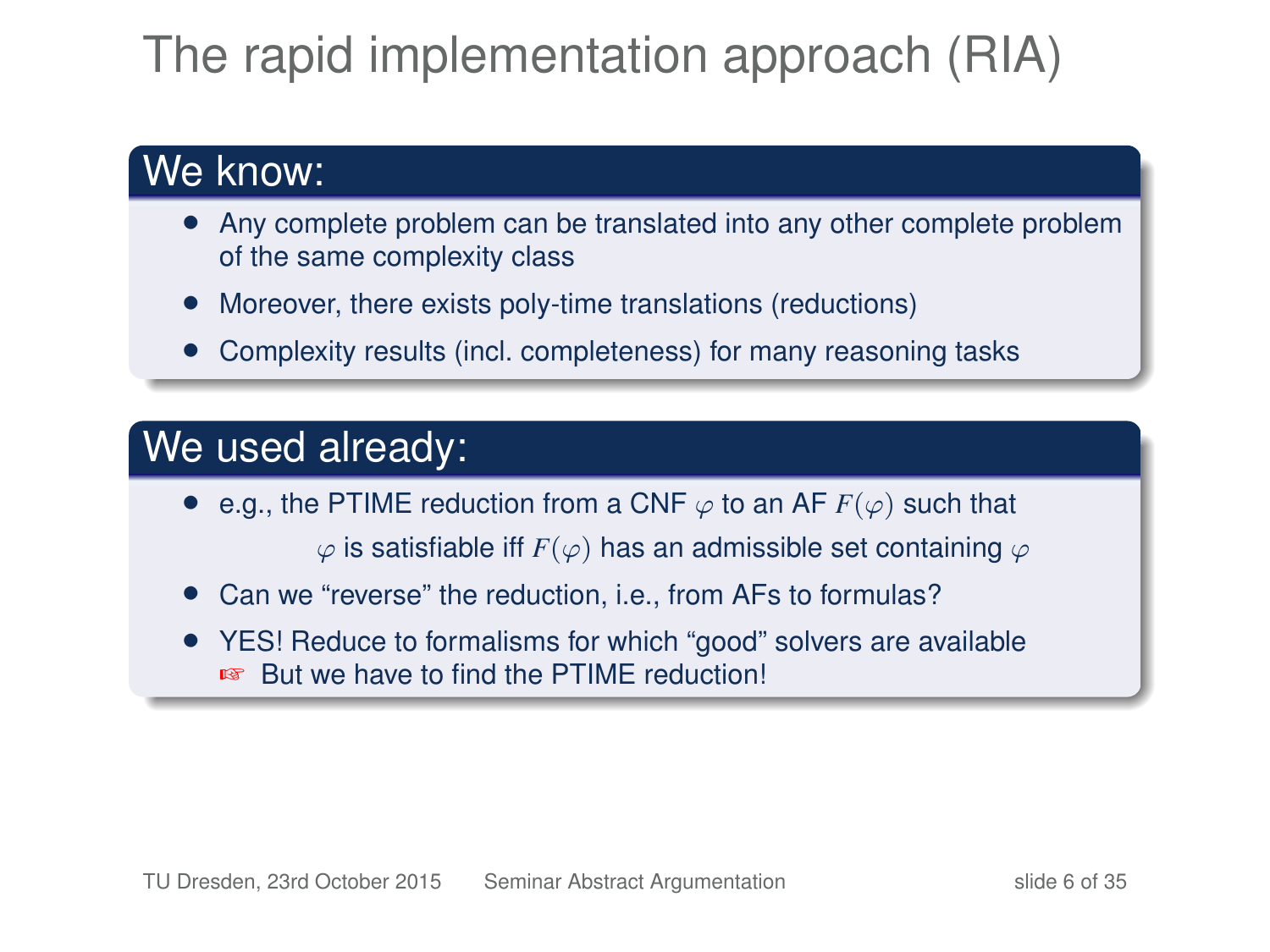## The rapid implementation approach (2)

- Reduce reasoning tasks for AF, e.g., to SAT problems of (Q)BFs
- Reductions are "cheap" (wrt runtime and implementation effort!)
- Good SAT and QSAT solvers are available; simply use them

#### Benefits:

- Reductions are much easier to implement than full-fledged algorithms especially for "hard" reasoning tasks
- Basic reductions can be combined and reused
- Different formalisms can be reduced to same target formalism
	- $\rightarrow$  beneficial for comparative studies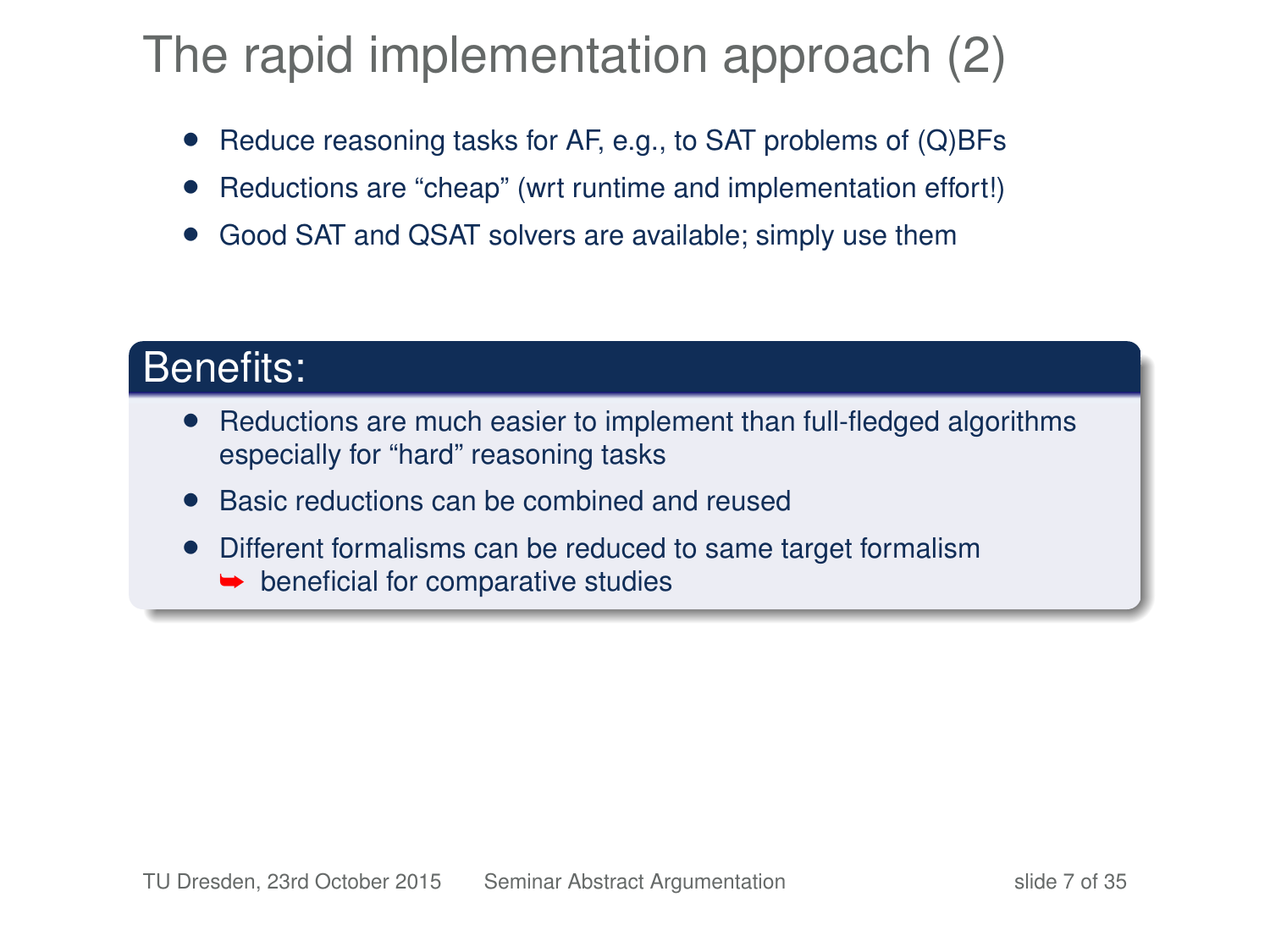# The rapid implementation approach (3)

### Target formalisms are:

- The SAT problem for propositional formulas
- The SAT problem for quantified Boolean formulas
- Answer-set programs

Tools are available to solve all these three formalisms Many developers are happy to give away their tool They work hard to improve the tool's performance (for you!)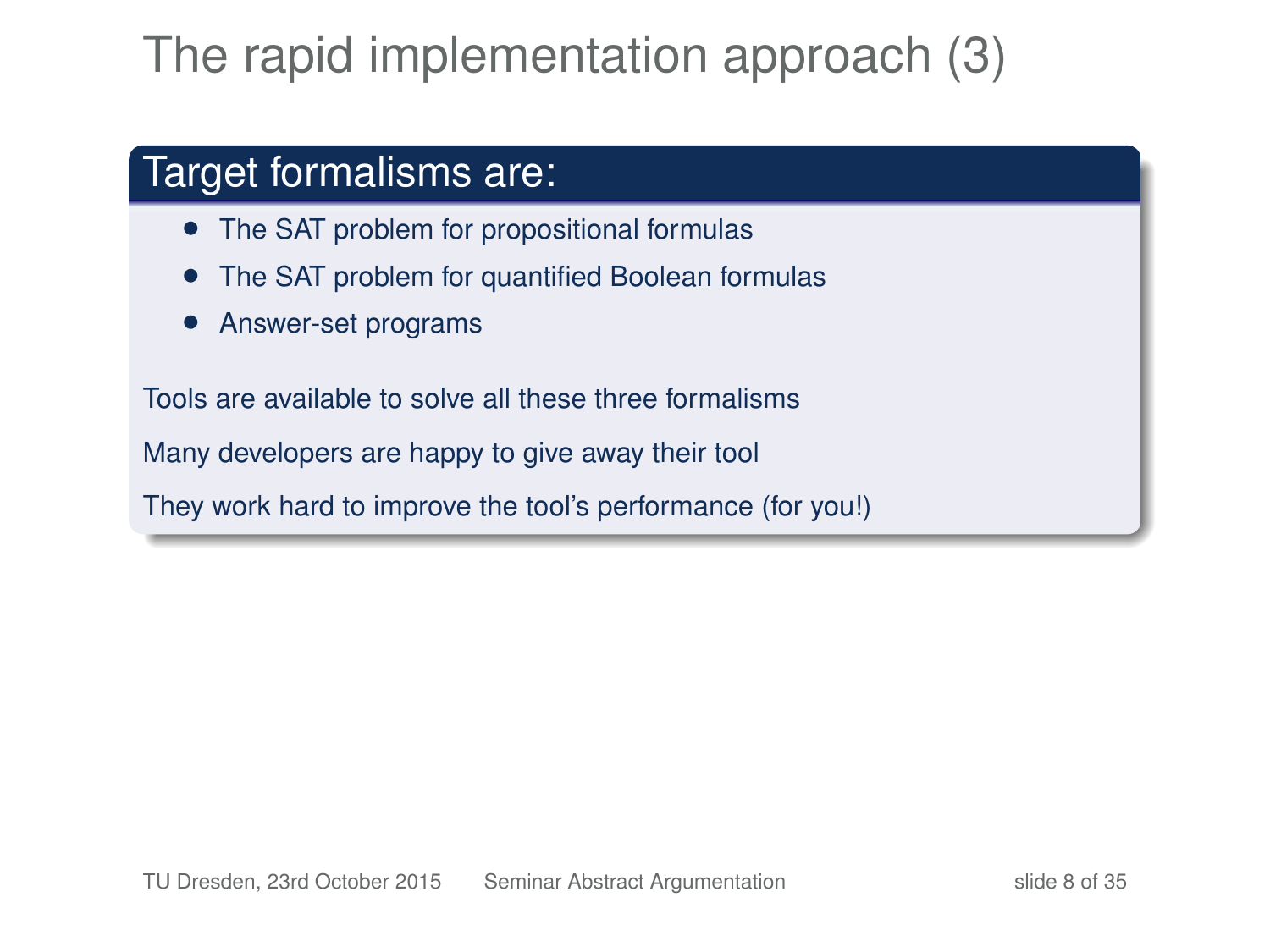## Required properties of reductions: **Faithfulness**

- $\bullet$  Let  $\Pi$  be a decision problem
- $F_{\Pi}(\cdot)$  a reduction to a target formalism
- $F_{\Pi}(\cdot)$  has to satisfy the following three conditions:
	- **1**  $F_{\Pi}(\cdot)$  is faithful, i.e.,  $F_{\Pi}(K)$  is true iff *K* is a yes-instance of  $\Pi$
	- **2** For each instance *K*,  $F_{\Pi}(K)$  is poly-time computable wrt size of *K*
	- **3** Determining the truth of  $F_{\Pi}(K)$  is computationally not harder than deciding Π

Faithfulness guarantees a correct "simulation" of *K*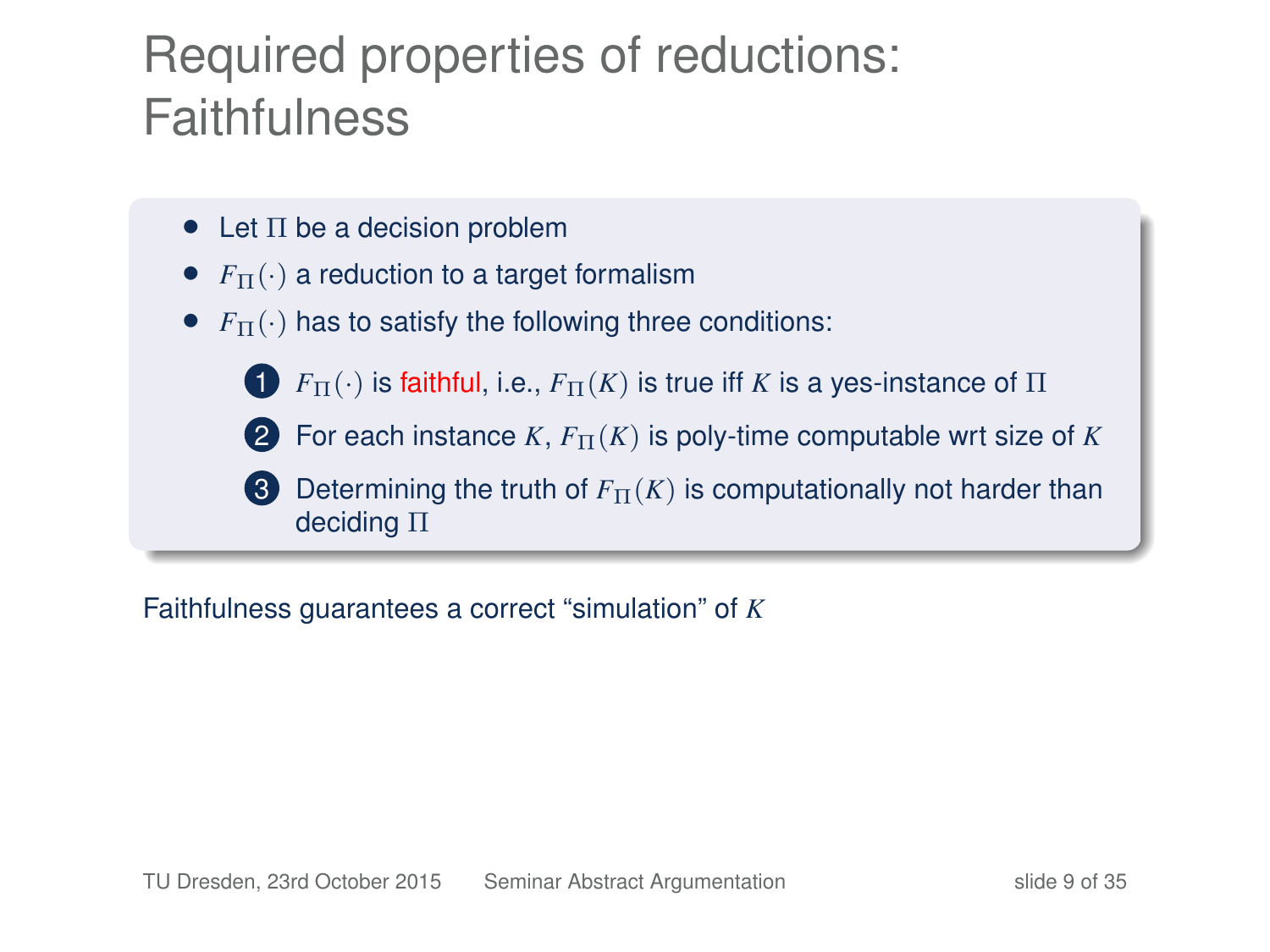## Reductions to Propositional Logic

Given an AF  $F = (A, R)$ , for each  $a \in A$  a propositional variable  $v_a$  is constructed.

- $S \subset A$  is a  $\sigma$  extension of *F* iff  $\{v_a \mid a \in S\} \models \varphi$ ,
- with  $\varphi$  a propositional formula that evaluates *F* under semantics  $\sigma$ .

#### Admissible Sets

 $adm_{A,R} := \bigwedge_{a \in A} ((v_a \rightarrow \bigwedge_{(b,a) \in R} \neg v_b) \land (v_a \rightarrow \bigwedge_{(b,a) \in R} (\bigvee_{(c,b) \in R} v_c))$ 

Models of *admA*,*<sup>R</sup>* correspond to admissible sets of *F* [Besnard & Doutre 04].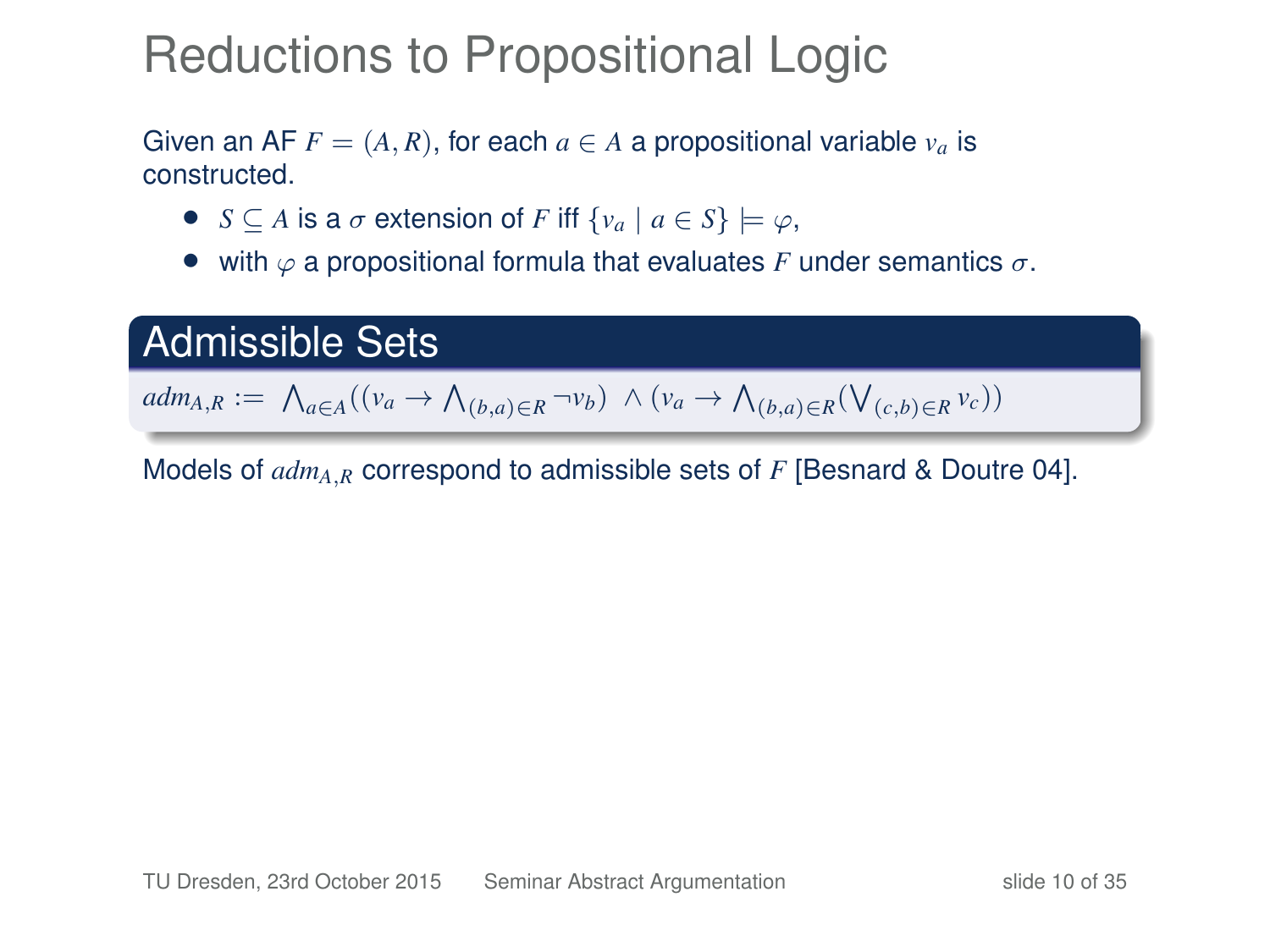## Reductions to Propositional Logic ctd.

#### Admissible Sets

 $adm_{A,R} := \bigwedge_{a \in A} ((v_a \rightarrow \bigwedge_{(b,a) \in R} \neg v_b) \land (v_a \rightarrow \bigwedge_{(b,a) \in R} (\bigvee_{(c,b) \in R} v_c))$ 

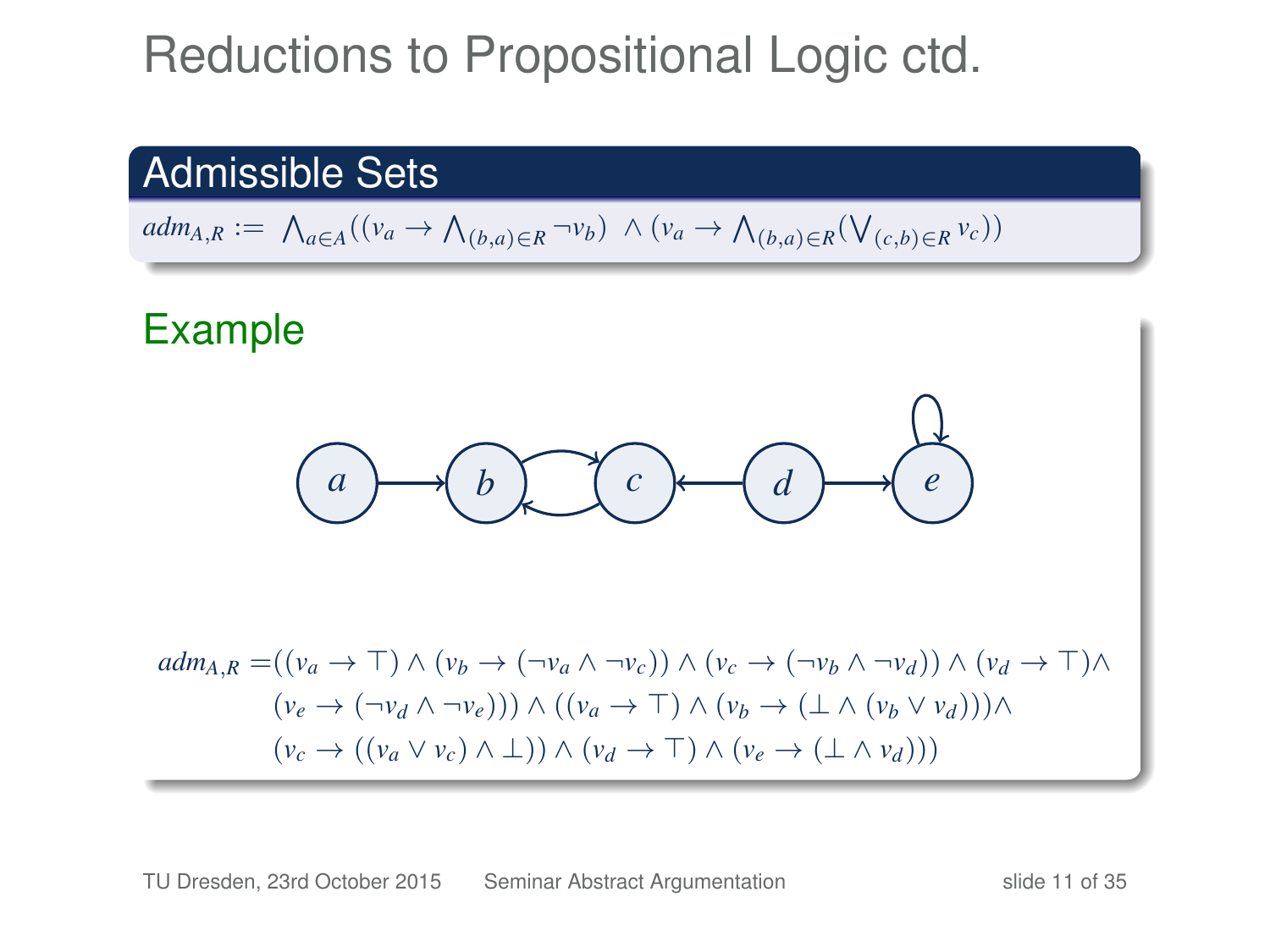## General Idea of Answer-Set Programming

#### Fundamental concept:

- Models = set of atoms
- Models, not proofs, represent solutions!
- Need techniques to compute models (not to compute proofs)
- Methodology to solve search problems

#### Solving search problems with ASP

- Given a problem Π and an instance *K* , reduce it to the problem of computing intended models of a logic program:
	-
	- **1** Encode  $(\Pi, K)$  as a logic program P such that the solutions of  $\Pi$  for the instance *K* are represented by the intended models of *P*



- 2 Compute one intended model *M* (an "answer set") of *P*
- 3 Reconstruct a solution for *K* from *M*
- Variant: Compute all intended models to obtain all solutions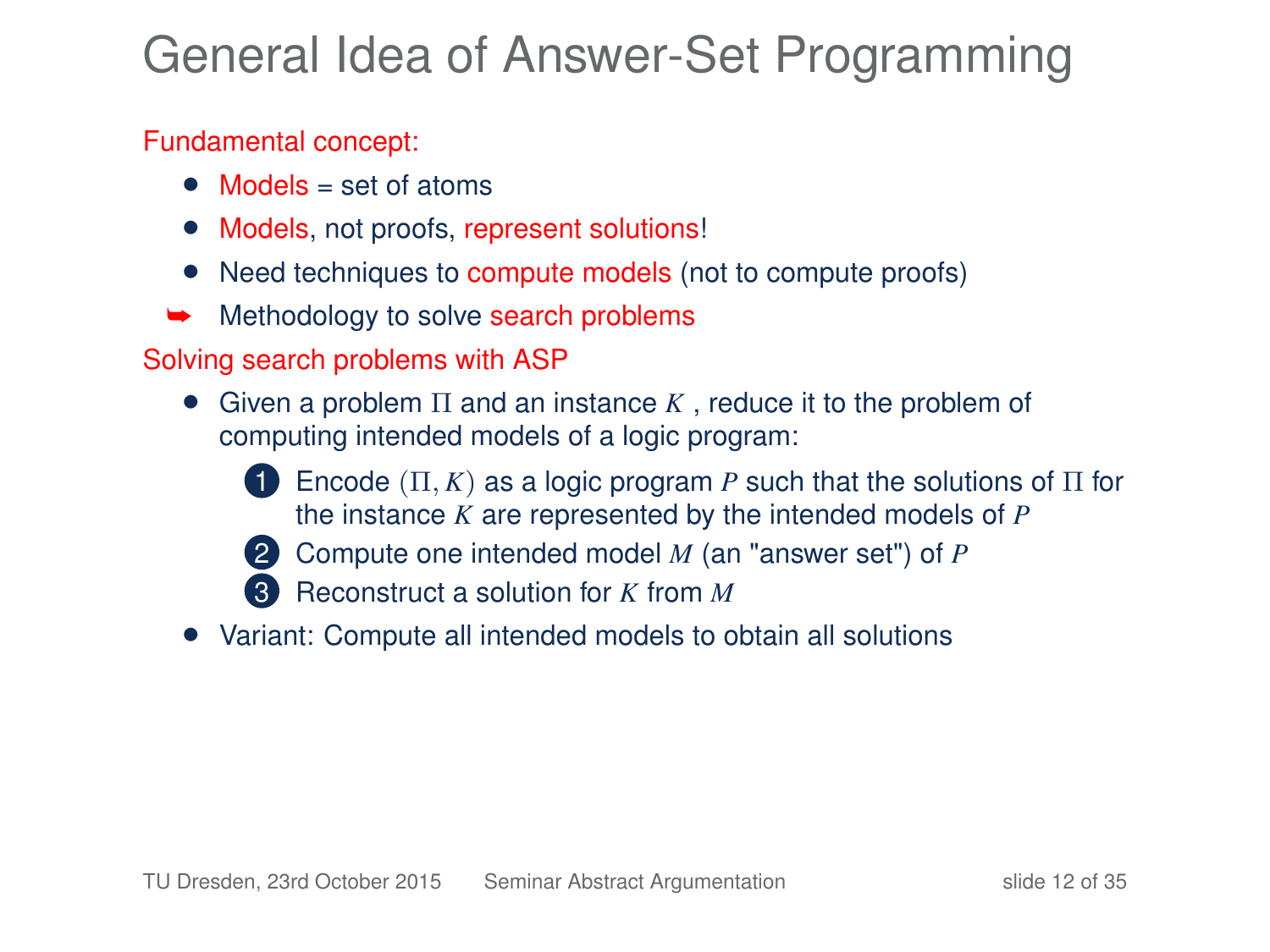## ASP Solvers

### Efficient solvers available

- gringo/clasp (University of Potsdam)
- dlv (TU Wien, University of Calabria)
- smodels, GnT (Aalto University, Finland)
- ASSAT (Hong Kong University of Science and Technology)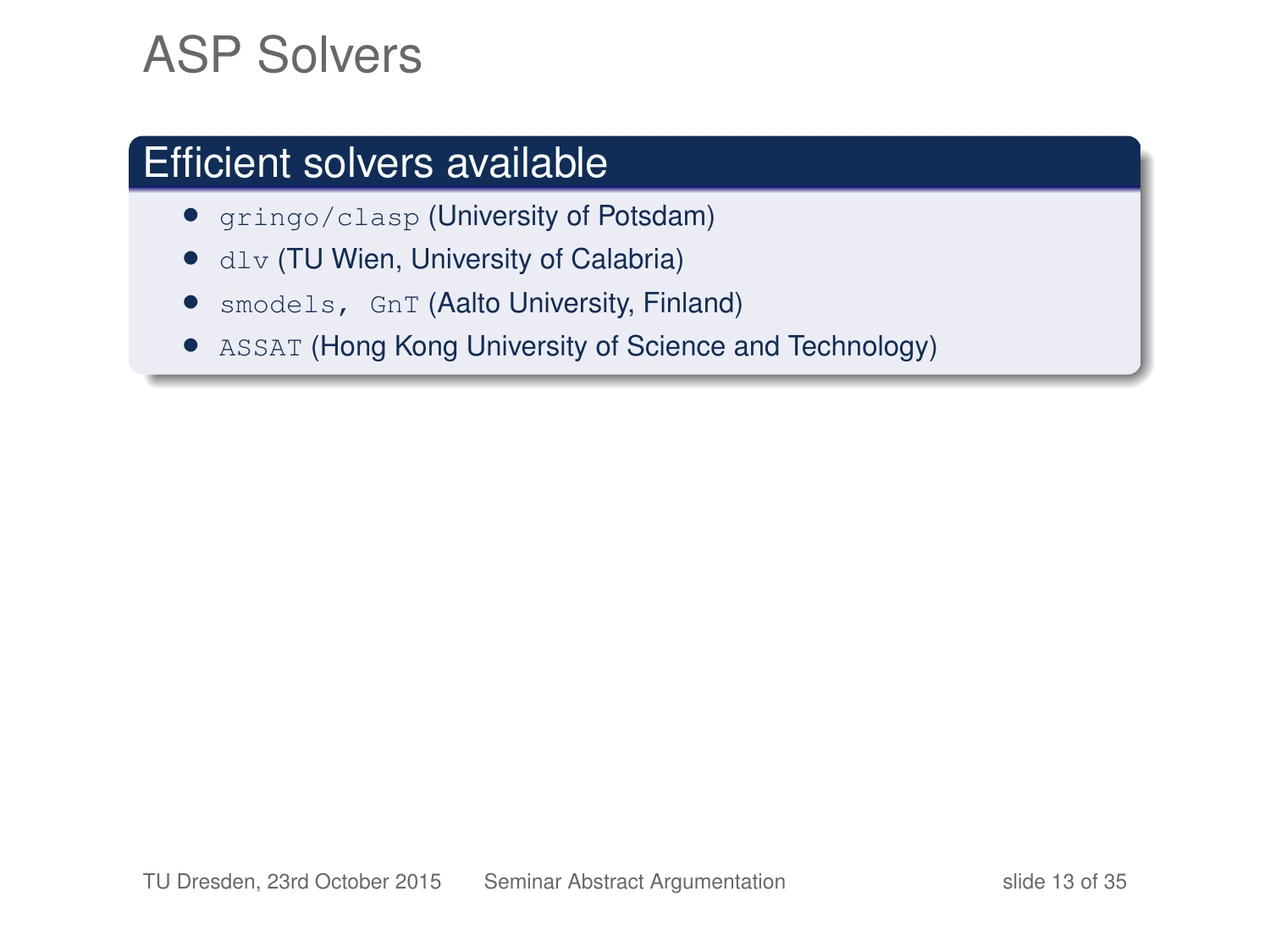## Answer-Set Programming Syntax

- We assume a first-order vocabulary  $\Sigma$  comprised of nonempty finite sets of constants, variables, and predicate symbols, but no function symbols
- A term is either a variable or a constant
- An atom is an expression of form  $p(t_1, \ldots, t_n)$ , where
	- *p* is a predicate symbol of arity  $n > 0$  from  $\Sigma$ , and
	- $\bullet$   $t_1, \ldots, t_n$  are terms
- A literal is an atom  $p$  or a negated atom  $\neg p$ 
	- ☞ ¬ is called strong negation, or classical negation
- A literal is ground if it contains no variable.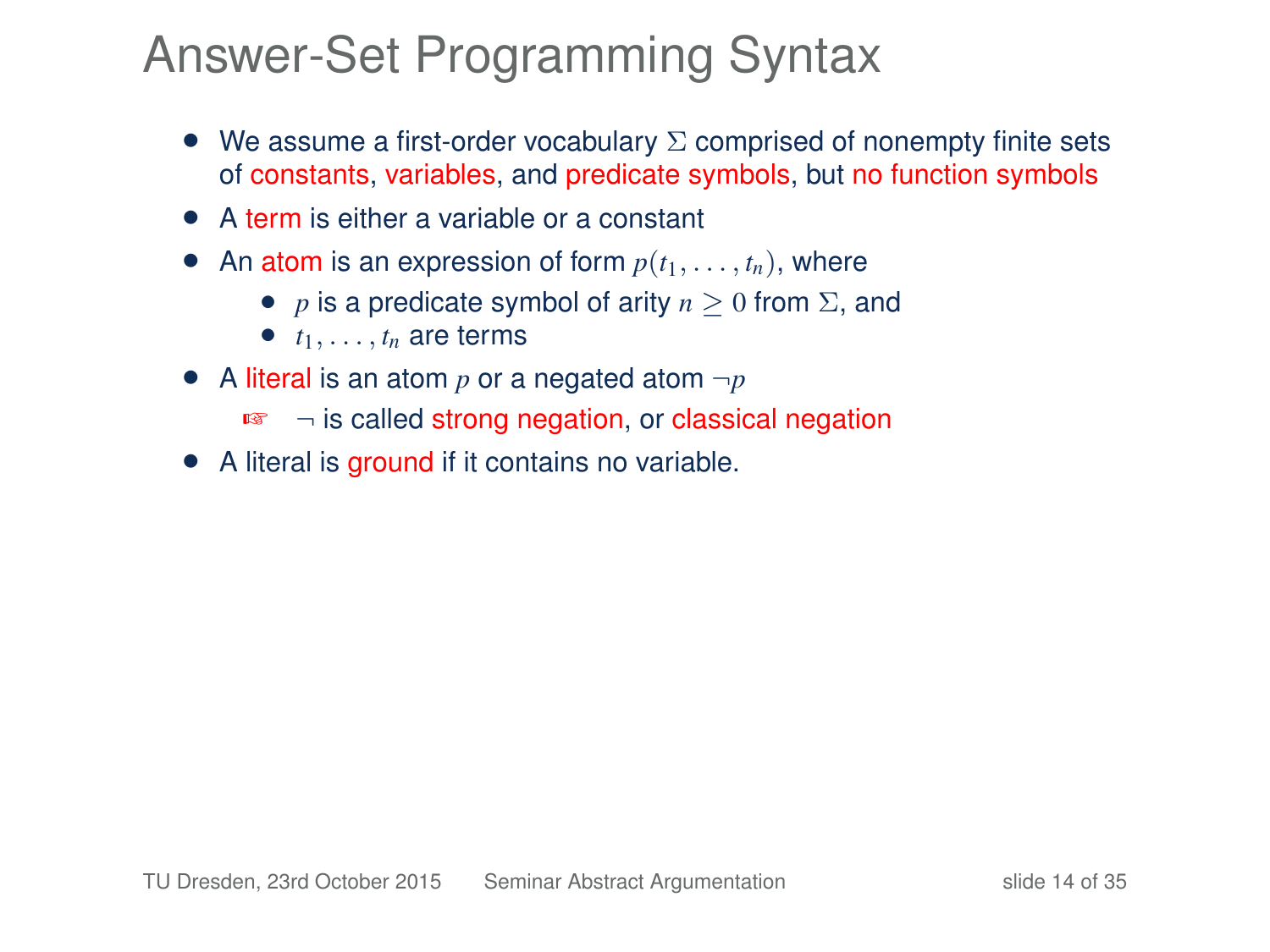# Answer-Set Programming Syntax ctd.

## ASP Syntax

A rule *r* is an expression of the form

$$
a_1 \vee \cdots \vee a_n \leftarrow b_1, \ldots, b_k
$$
, not  $b_{k+1}, \ldots$ , not  $b_m$ ,

with  $n \geq 0$ ,  $m \geq k \geq 0$ ,  $n+m > 0$ , where  $a_1, \ldots, a_n, b_1, \ldots, b_m$  are atoms, and "*not* " stands for default negation.

We call

- $H(r) = \{a_1, \ldots, a_n\}$  the head of *r*;
- $B(r) = \{b_1, \ldots, b_k, \text{not } b_{k+1}, \ldots, \text{not } b_m\}$  the body of *r*;
- $B^+(r) = \{b_1, \ldots, b_k\}$  the positive body of *r*;
- $B^{-}(r) = \{b_{k+1}, \ldots, b_m\}$  the negative body of *r*.
- Intuitive meaning of *r*: if  $b_1, \ldots, b_k$  are derivable, but  $b_{k+1}, \ldots, b_m$  are not derivable, then one of  $a_1, \ldots, a_n$  is asserted
- A program is a finite set of rules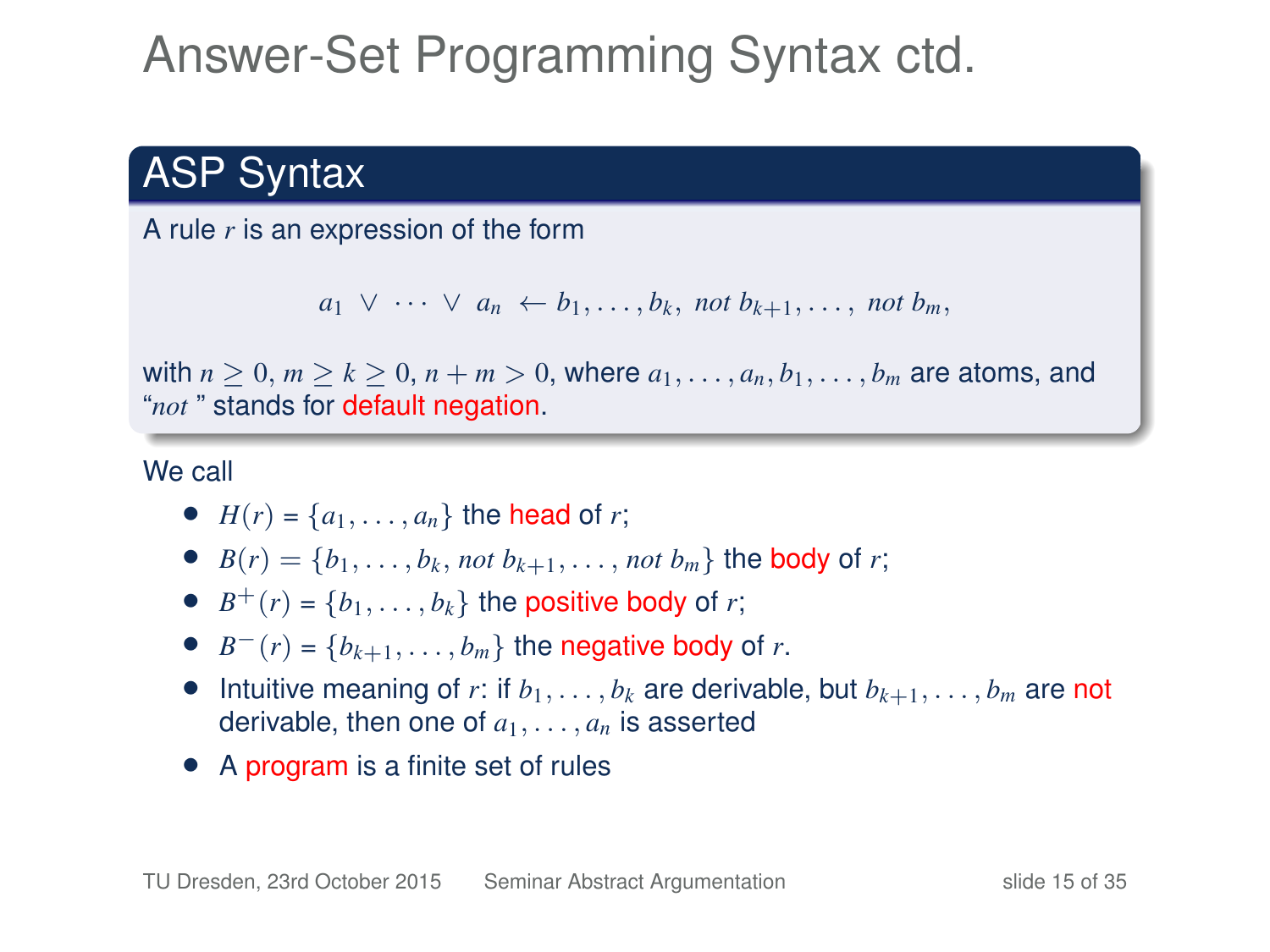## Answer-Set Programming Syntax ctd.

A rule  $a_1 \vee \cdots \vee a_n \leftarrow b_1, \ldots, b_k$ , not  $b_{k+1}, \ldots$ , not  $b_m$  is

- a fact if  $m = 0$  and  $n \ge 1$
- a constraint if  $n = 0$  (i.e., the head is empty)
- basic if  $m = k$  and  $n \ge 1$
- non-disjunctive if  $n = 1$
- normal if it is non-disjunctive and contains no strong negation  $\neg$
- Horn if it is normal and basic
- ground if all its literals are ground
- A program is basic, normal, etc., if all of its rules are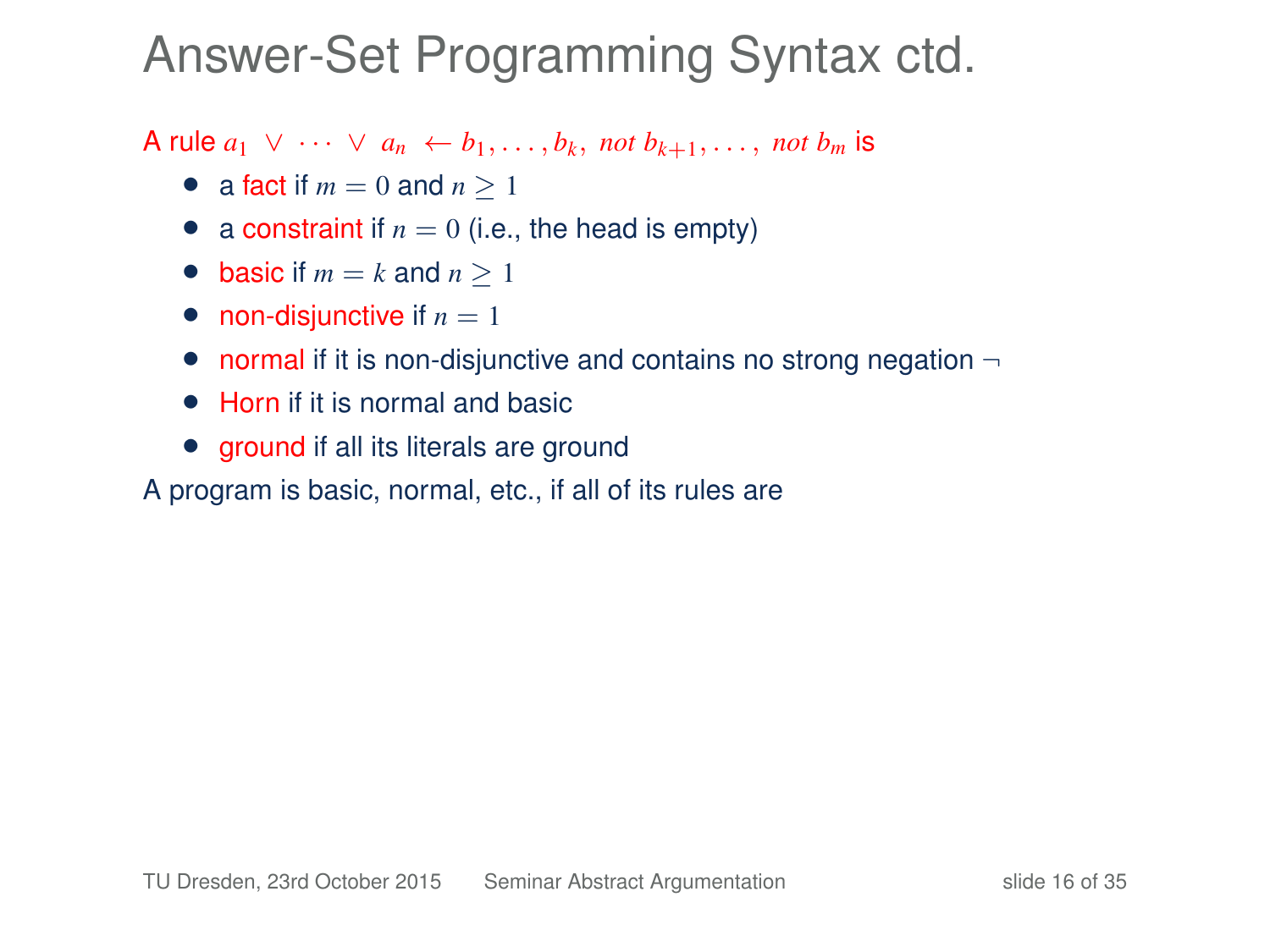## ASP Semantics

- An interpretation *I* satisfies a ground rule *r* iff  $H(r) \cap I \neq \emptyset$  whenever
	- $\bullet$  *B*<sup>+</sup>(*r*) ⊆ *I*,
	- $\bullet$  *B*<sup>−</sup>(*r*) ∩ *I* =  $\emptyset$ .
- *I* satisfies a ground program  $\pi$ , if each  $r \in \pi$  is satisfied by *I*.
- A non-ground rule *r* (resp., a program π) is satisfied by an interpretation *I* iff *I* satisfies all groundings of *r* (resp.,  $Gr(\pi)$ ).

### Gelfond-Lifschitz reduct

An interpretation *I* is an answer set of  $\pi$  iff it is a subset-minimal set satisfying

$$
\pi^I = \{ H(r) \leftarrow B^+(r) \mid I \cap B^-(r) = \emptyset, r \in Gr(\pi) \}.
$$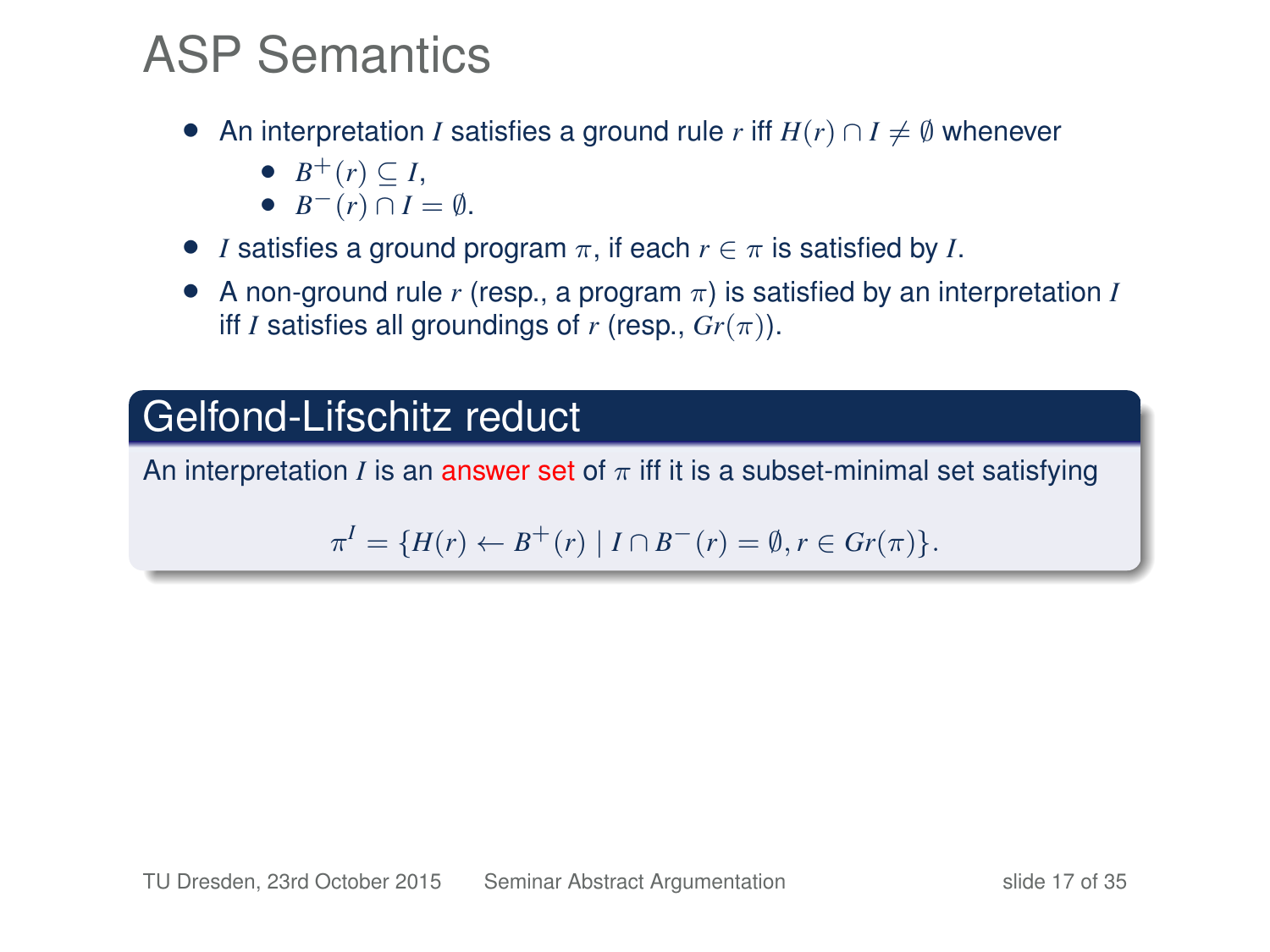## Programming methodology

## Simplest technique: Guess and check

- Guess: Generate candidates for answer sets in the first step
- Check: Filter the answer sets and delete undesirable ones

## Example (Graph coloring)

 $node(a).node(b).node(c).edge(a,b).edge(b,c).$  }facts  $col(\text{red}, X) \vee col(\text{green}, X) \vee col(\text{blue}, X) \leftarrow node(X).$  }**quess**  $\leftarrow$  edge $(X, Y)$ , col $(C, X)$ , col $(C, Y)$ .

- G: Generate all possible coloring candidates
- C: Delete all candidates where adjacent nodes have same color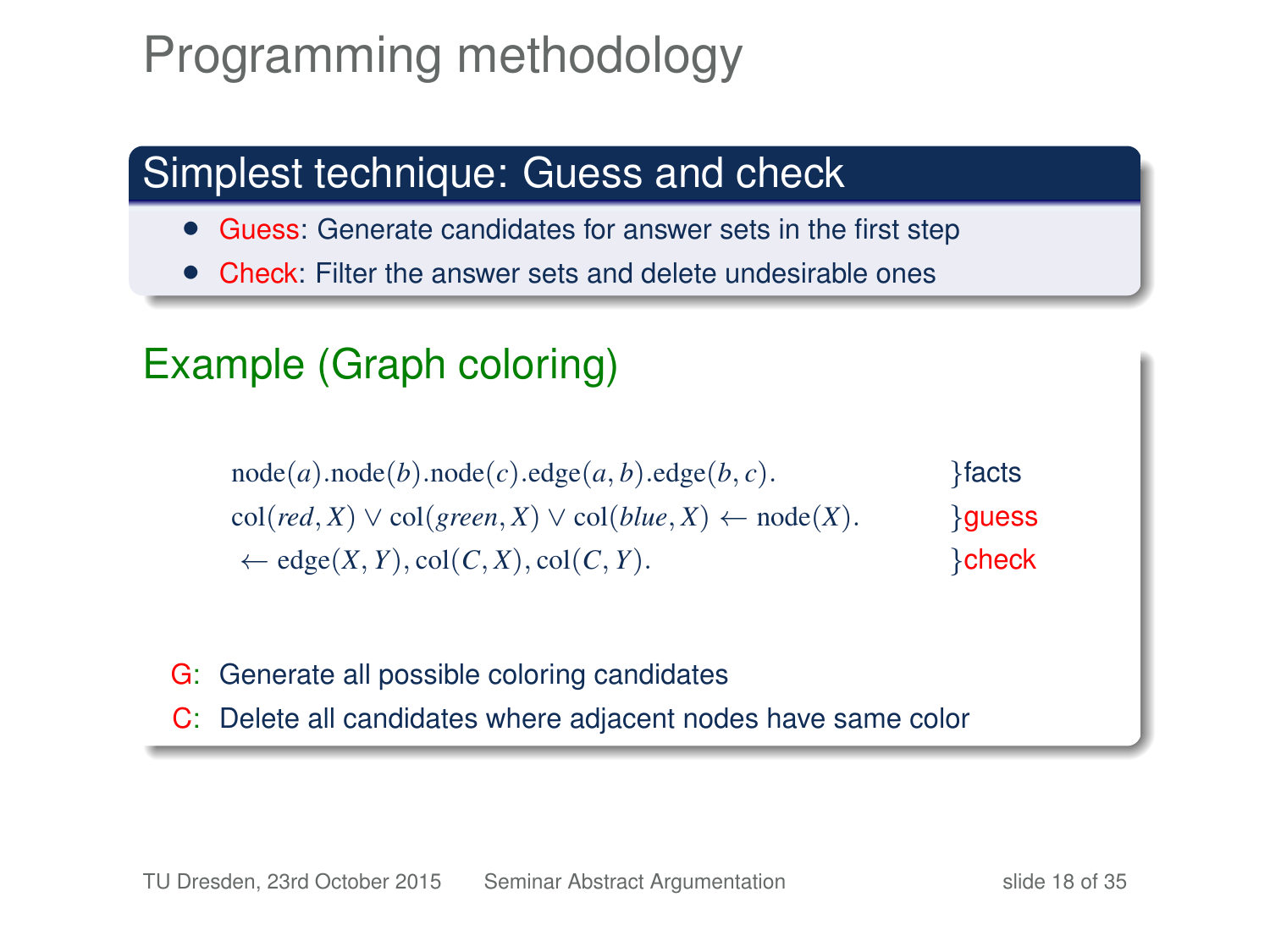# Corresponding Complexity Results

| Complexity of Argumentation |              |           |              |                 |                   |         |  |  |  |  |
|-----------------------------|--------------|-----------|--------------|-----------------|-------------------|---------|--|--|--|--|
|                             |              | adm       | pref         | semi            | stage             | $grd*$  |  |  |  |  |
|                             | Cred         | NP-c      | $NP-c$       | $\Sigma^p_2$ -C | $\Sigma^p_{2}$ -C | $NP-c$  |  |  |  |  |
|                             | <b>Skept</b> | (trivial) | $\Pi_2^p$ -c | $\Pi^p_2$ -C    | $\Pi^p_{2}$ -c    | co-NP-c |  |  |  |  |

[Baroni et al. 11; Dimopoulos & Torres 96; Dunne & Bench-Capon 02; Dvoˇrák & Woltran 10]

## Recall: Data-Complexity of Datalog

| normal programs | disjunctive program | optimization programs |
|-----------------|---------------------|-----------------------|
| NID             |                     |                       |
| $co-NP$         |                     |                       |

#### [Dantsin,Eiter,Gottlob,Voronkov 01]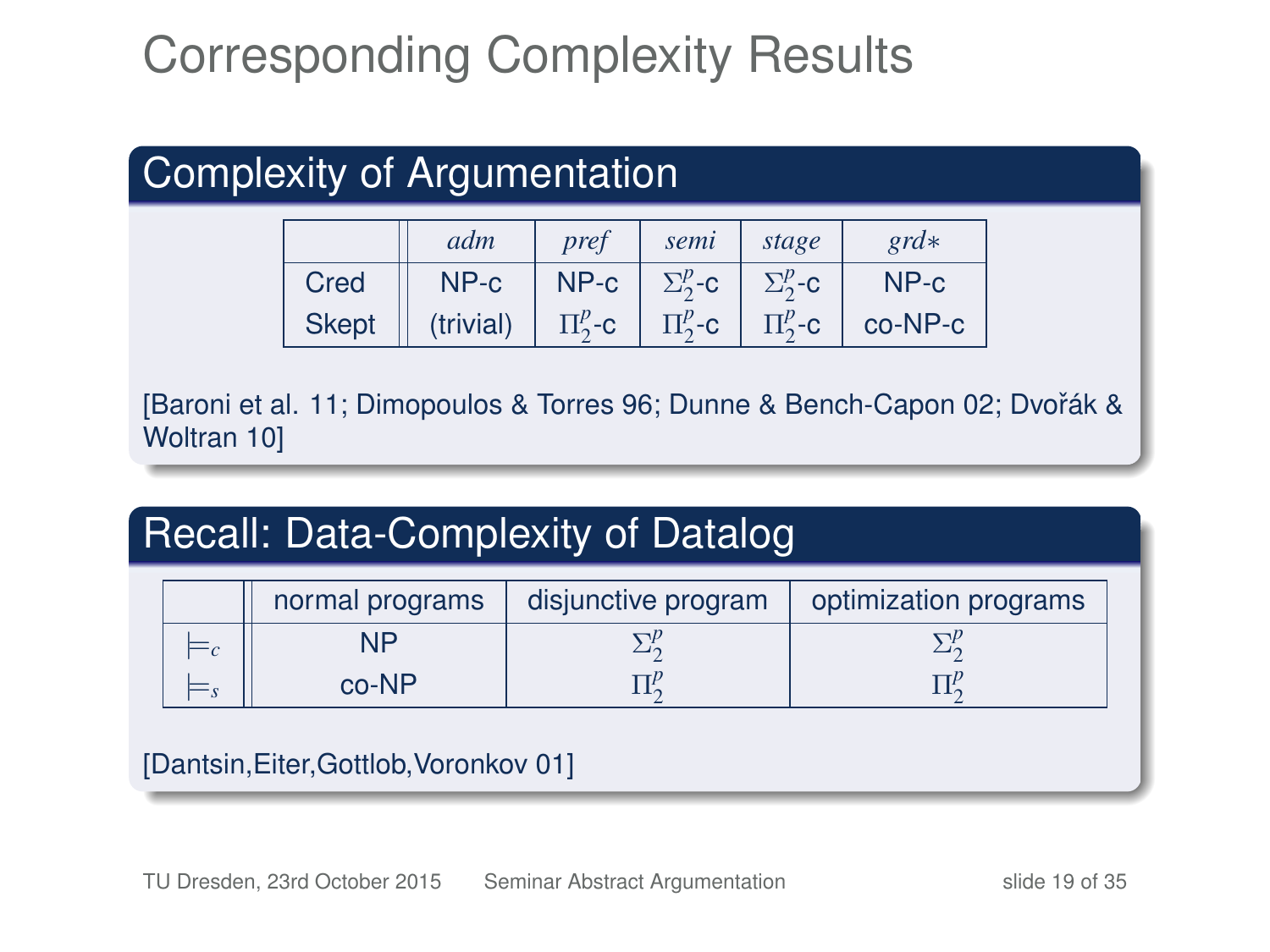## ASPARTIX - System Description



TU Dresden, 23rd October 2015 [Seminar Abstract Argumentation](#page-0-0) slide 20 of 35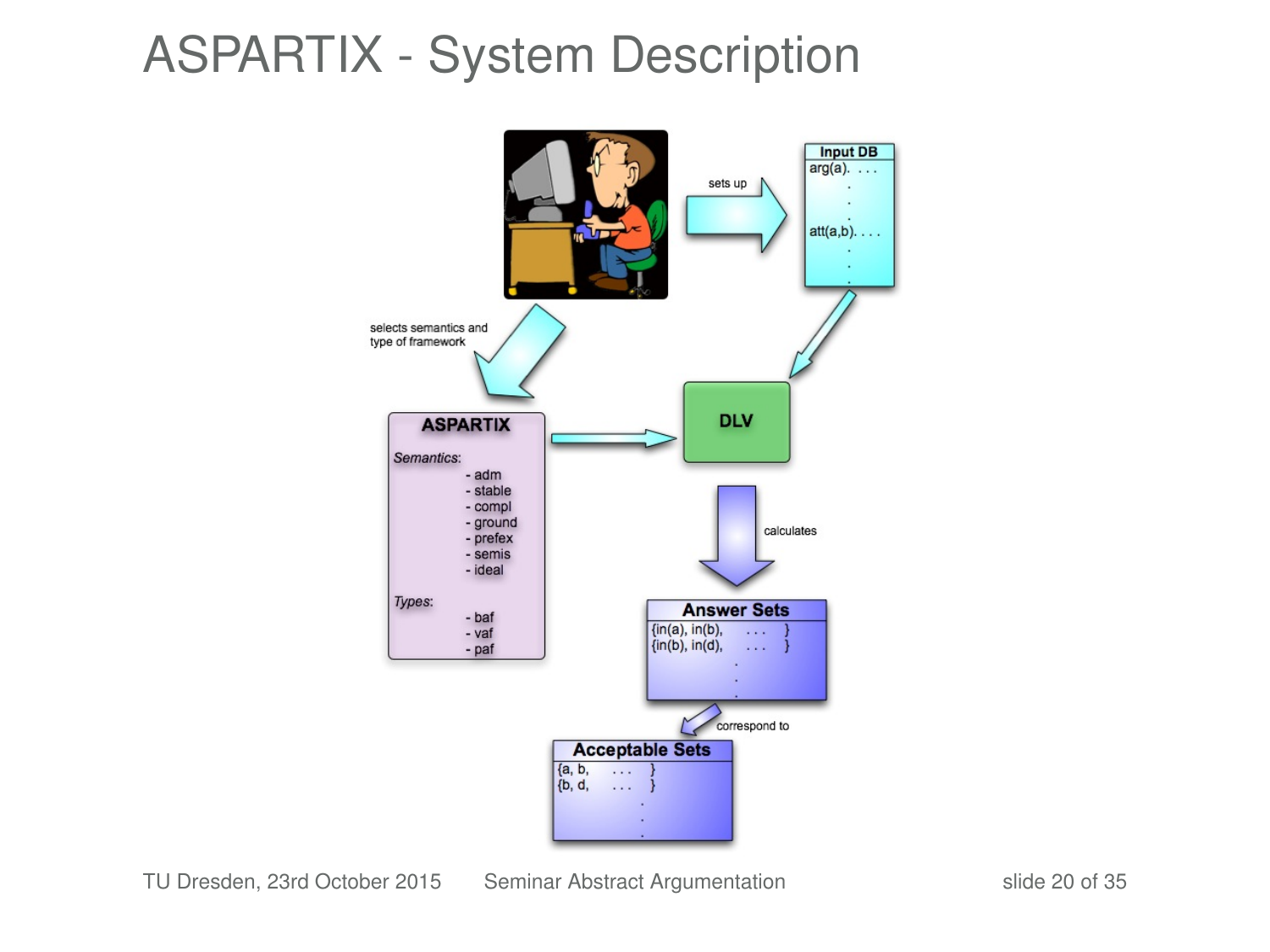# ASP Encodings

### Conflict-free Set

Given an AF (*A*, *R*). A set *S*  $\subseteq$  *A* is conflict-free in *F*, if, for each  $a, b \in S$ ,  $(a, b) \notin R$ .

#### Encoding for  $F = (A, R)$  $\hat{F} = {\arg(a) | a \in A} \cup {\text{att}(a, b) | (a, b) \in R}$  $\pi_{cf}$  =  $\int$  $\mathcal{L}$ in(*X*) ← *not* out(*X*), arg(*X*) out(*X*) ← *not* in(*X*), arg(*X*) ←  $in(X), in(Y), att(X, Y)$  $\mathcal{L}$ J Result: For each AF *F*,  $cf(F) \equiv AS(\pi_{cf}(\widehat{F}))$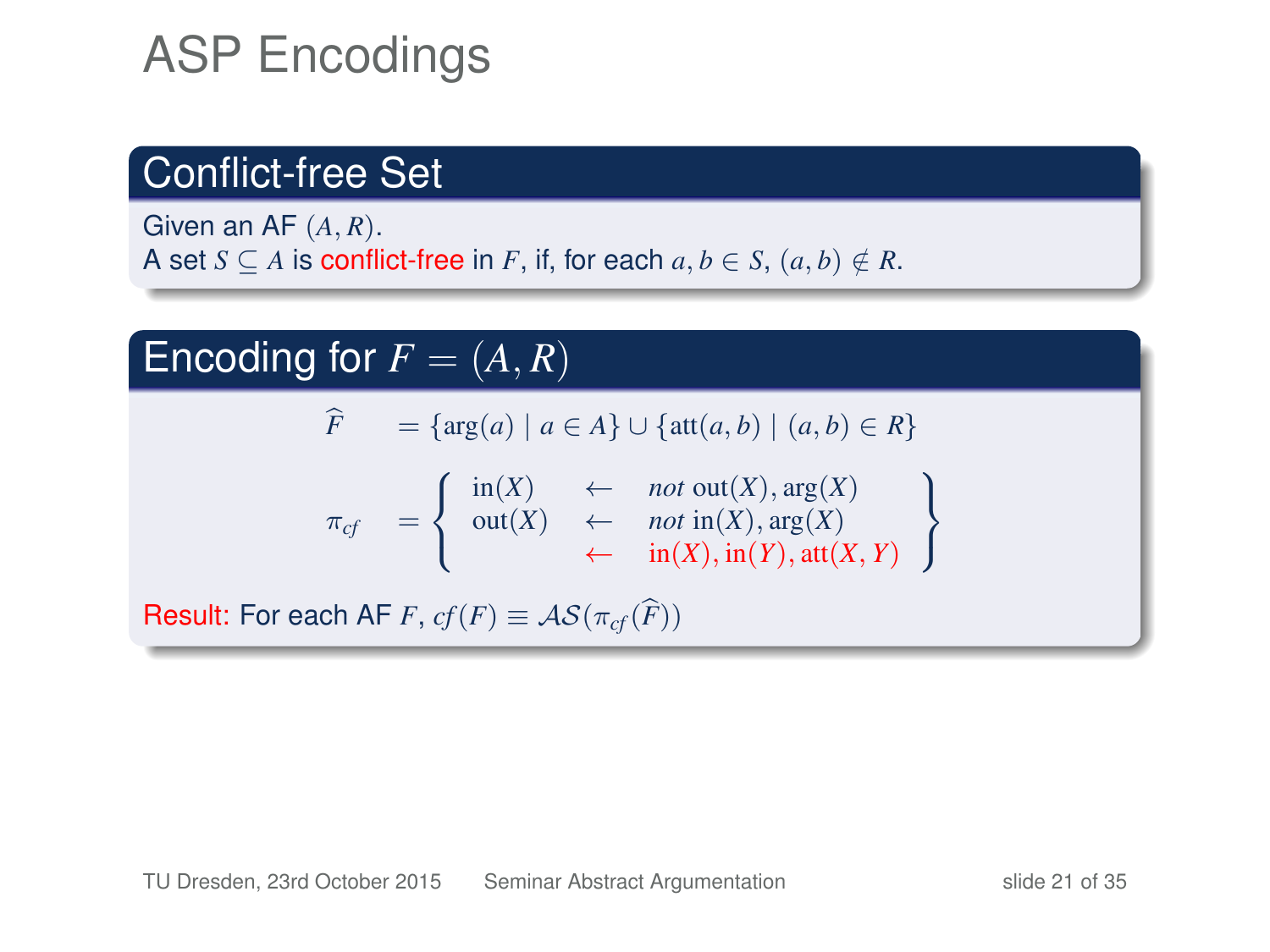## ASP Encodings cont.

### Admissible Sets

Given an AF  $F = (A, R)$ . A set  $S \subseteq A$  is admissible in F, if

- *S* is conflict-free in *F*
- each  $a \in S$  is defended by  $S$  in  $F$ 
	- $a \in A$  is defended by *S* in *F*, if for each  $b \in A$  with  $(b, a) \in R$ , there exists a  $c \in S$ , such that  $(c, b) \in R$ .

### **Encoding**

$$
\pi_{adm} = \pi_{cf} \cup \left\{ \begin{array}{ccc} \text{defeated}(X) & \leftarrow & \text{in}(Y), \text{att}(Y, X) \\ \leftarrow & \text{in}(X), \text{att}(Y, X), \text{not defeated}(Y) \end{array} \right\}
$$

Result: For each AF *F*,  $adm(F) \equiv AS(\pi_{adm}(\widehat{F}))$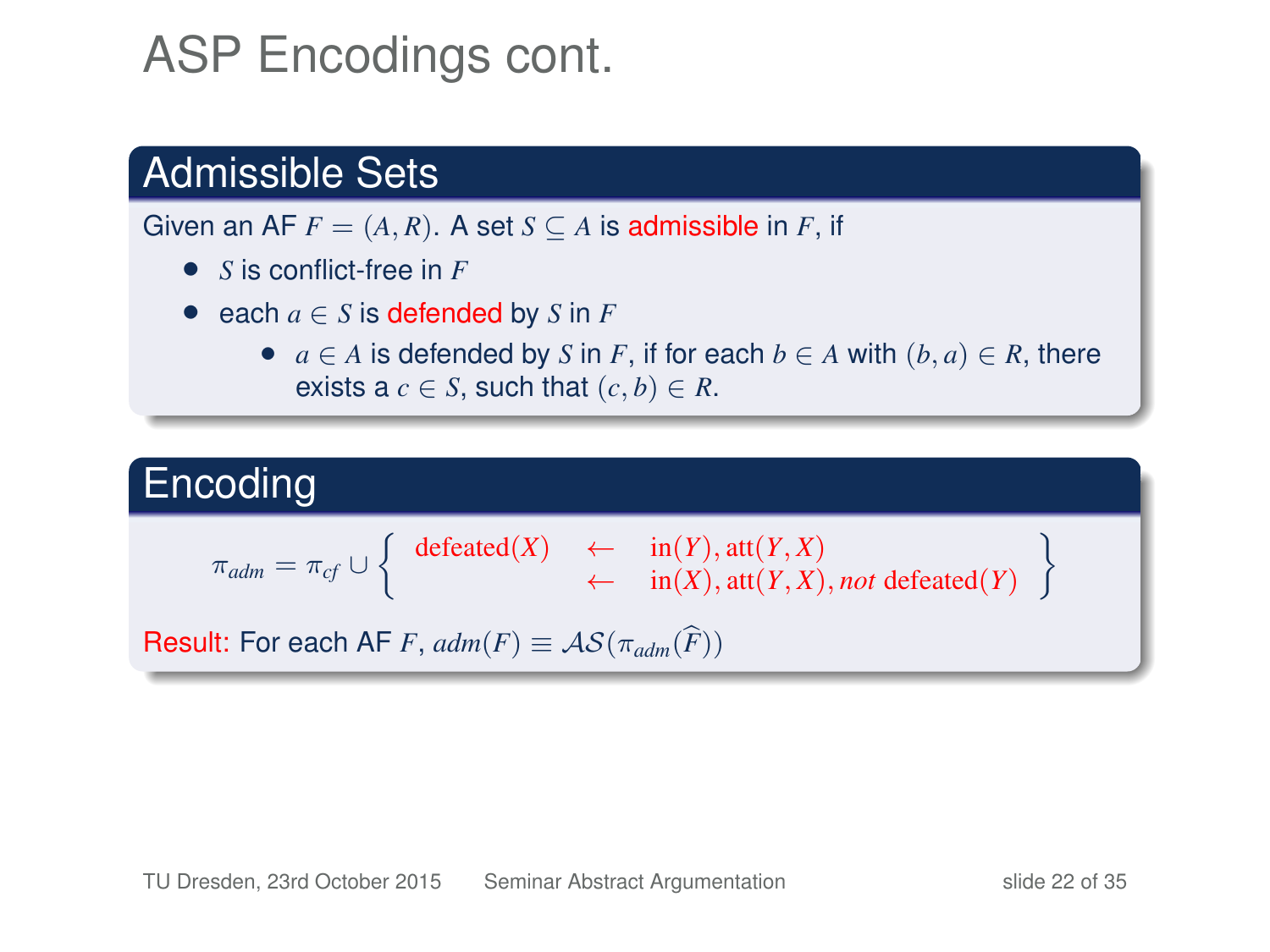## ASP Encodings ctd.

### Stable Extensions

Given an AF  $F = (A, R)$ . A set  $S \subseteq A$  is a stable extension of F, if

- *S* is conflict-free in *F*
- for each  $a \in A \setminus S$ , there exists a  $b \in S$ , such that  $(b, a) \in R$

### **Encoding**

$$
\pi_{stable} = \pi_{cf} \cup \left\{ \begin{array}{ccc} \text{defeated}(X) & \leftarrow & \text{in}(Y), \text{att}(Y, X) \\ \leftarrow & \text{out}(X), \text{not defeated}(X) \end{array} \right.
$$

Result: For each AF *F*,  $stable(F) \equiv AS(\pi_{stable}(\widehat{F}))$ 

<u>)</u>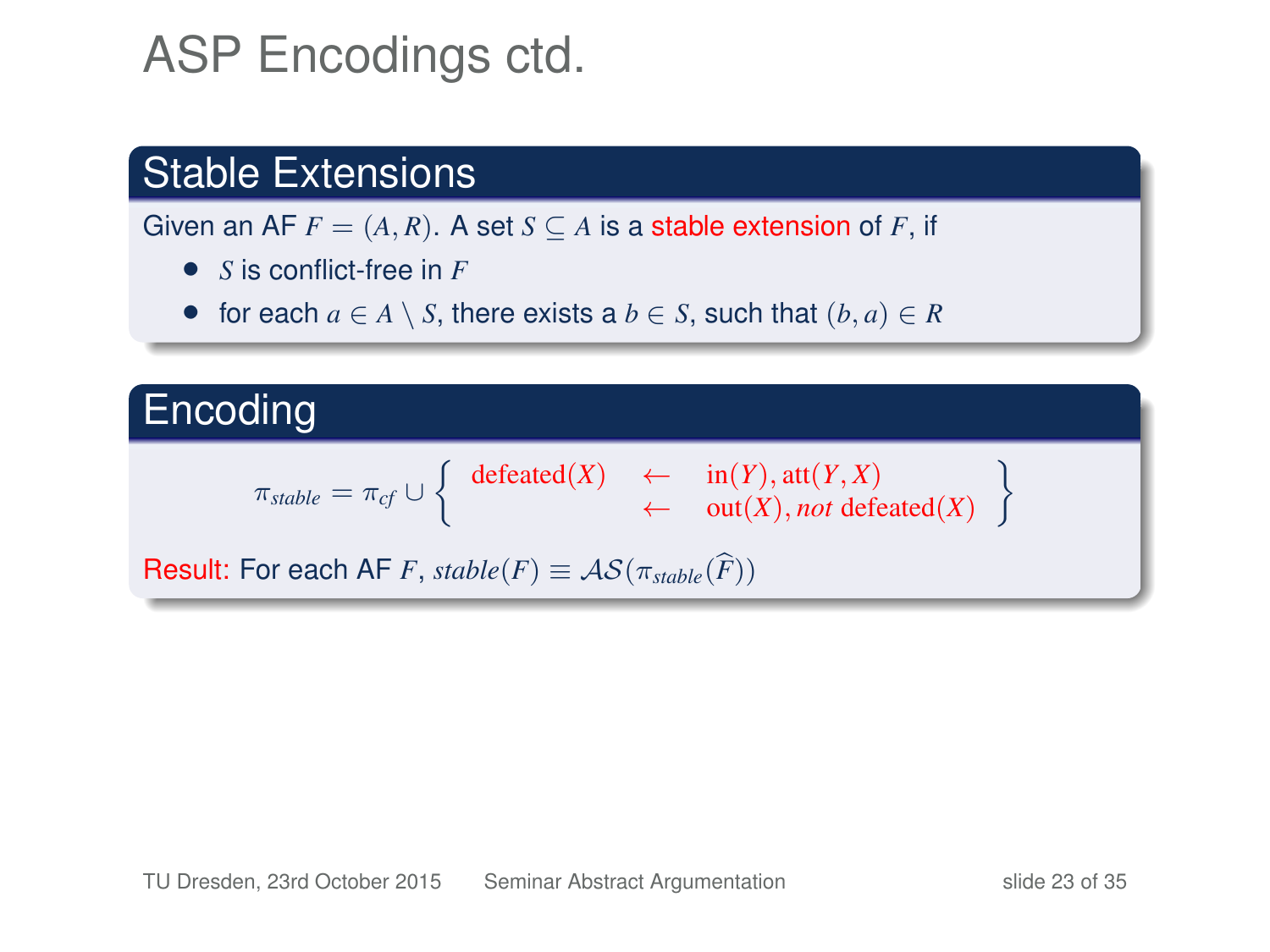## ASP Encodings ctd.

### Grounded Extension

Given an AF  $F = (A, R)$ . The characteristic function  $\mathcal{F}_F : 2^A \to 2^A$  of F is defined as

 $\mathcal{F}_F(E) = \{x \in A \mid x \text{ is defined by } E\}.$ 

The least fixed point of  $\mathcal{F}_F$  is the grounded extension.

### Order over domain

|         | lt(X, Y)                    | $\leftarrow \arg(X), \arg(Y), X < Y$    |  |
|---------|-----------------------------|-----------------------------------------|--|
|         | nsucc(X, Z)<br>$\leftarrow$ | $lt(X, Y), \text{lt}(Y, Z)$             |  |
|         | succ(X, Y)                  | $\leftarrow$ lt(X, Y), not nsucc(X, Y)  |  |
| $\pi$ = | $\text{nnf}(X)$             | $\leftarrow$ lt(Y,X)                    |  |
|         | nsup(X)                     | lt(X, Y)                                |  |
| inf(X)  |                             | $\leftarrow$ <i>not</i> ninf(X), arg(X) |  |
|         | $\text{sup}(X)$             | $\leftarrow$ <i>not</i> nsup(X), arg(X) |  |
|         |                             |                                         |  |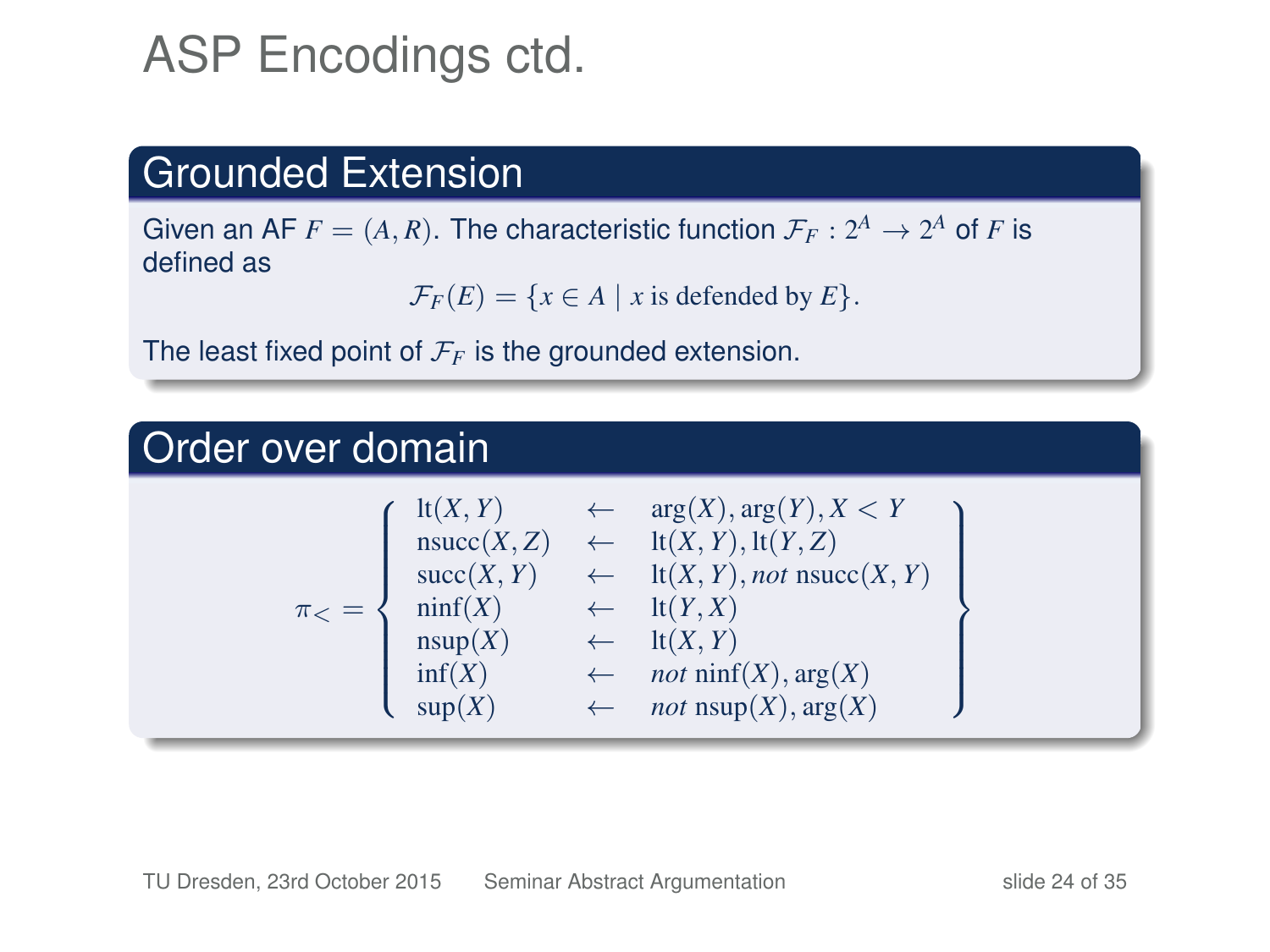# ASP Encodings ctd.

### Grounded Extension

Given an AF  $F = (A, R)$ . The characteristic function  $\mathcal{F}_F : 2^A \to 2^A$  of F is defined as

 $\mathcal{F}_F(E) = \{x \in A \mid x \text{ is defined by } E\}.$ 

The least fixed point of  $\mathcal{F}_F$  is the grounded extension.

### Encodings Grounded Extension

$$
\pi_{ground} = \left\{ \begin{array}{cll} \det\_upto(X,Y) & \leftarrow & \inf(Y), \arg(X), not \; \text{att}(Y,X) \\ \det\_upto(X,Y) & \leftarrow & \inf(Y), \inf(Z), \text{att}(Z,Y), \text{att}(Y,X) \\ \det\_upto(X,Y) & \leftarrow & \text{succ}(Z,Y), \det\_upto(X,Z), not \; \text{att}(Y,X) \\ \det\_upto(X,Y) & \leftarrow & \text{succ}(Z,Y), \det\_upto(X,Z), \text{in}(V), \\ & \text{att}(V,Y), \text{att}(Y,X) \\ \det \text{ended}(X) & \leftarrow & \text{sup}(Y), \det\_upto(X,Y) \\ \text{in}(X) & \leftarrow & \text{defended}(X) \end{array} \right.
$$

Result: For each AF *F*, *ground*(*F*)  $\equiv \mathcal{AS}(\pi_{ground}(\widehat{F}))$ 

 $\mathcal{L}$  $\overline{\mathcal{L}}$ 

 $\int$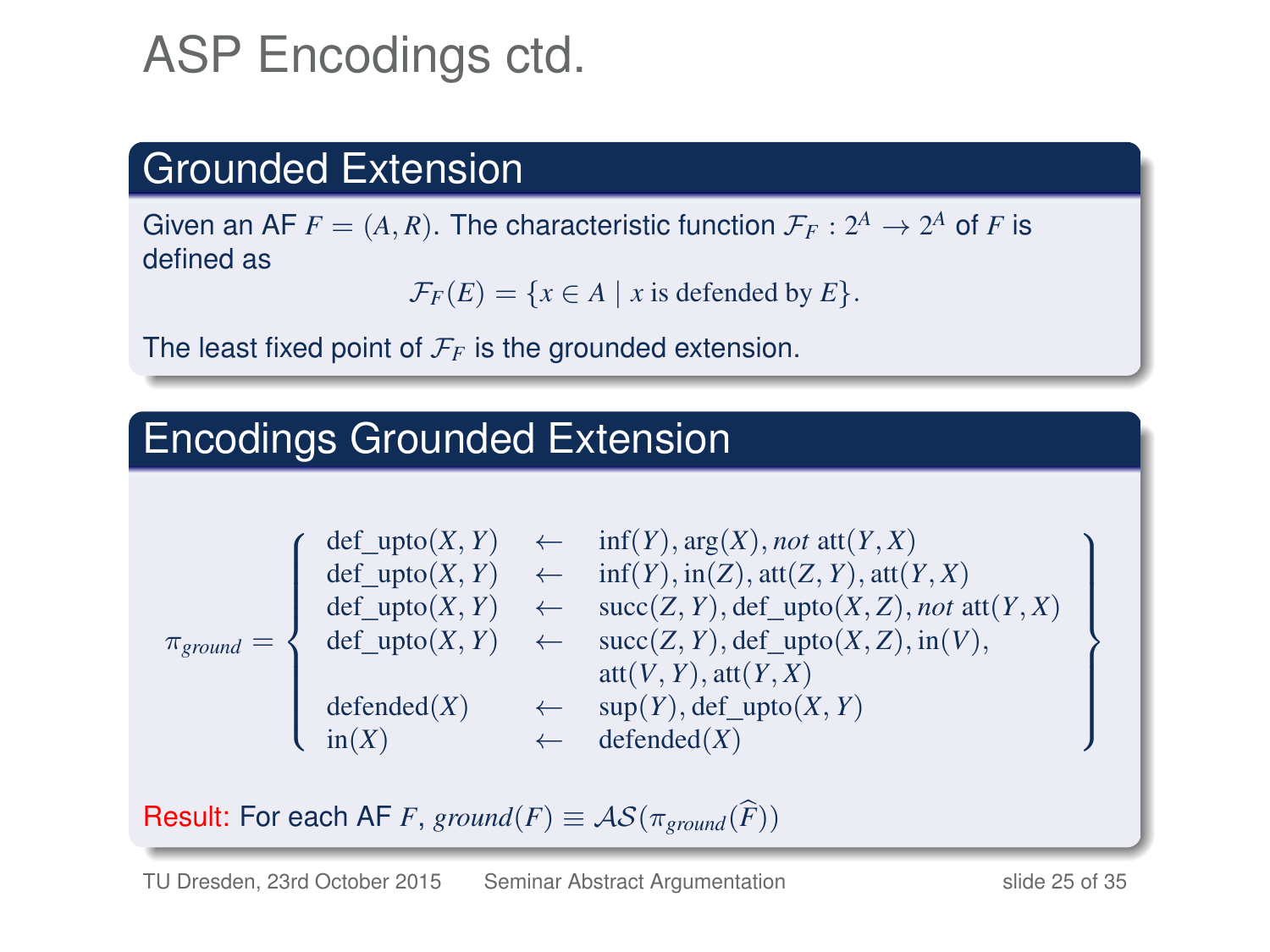# ASP Encodings

### Preferred Extensions

Given an AF  $F = (A, R)$ . A set  $S \subseteq A$  is a preferred extension of F, if

- *S* is admissible in *F*
- for each  $T \subseteq A$  admissible in  $F, S \not\subset T$

### **Encoding**

- Preferred semantics needs subset maximization task.
- Can be encoded in standard ASP but requires insight and expertise.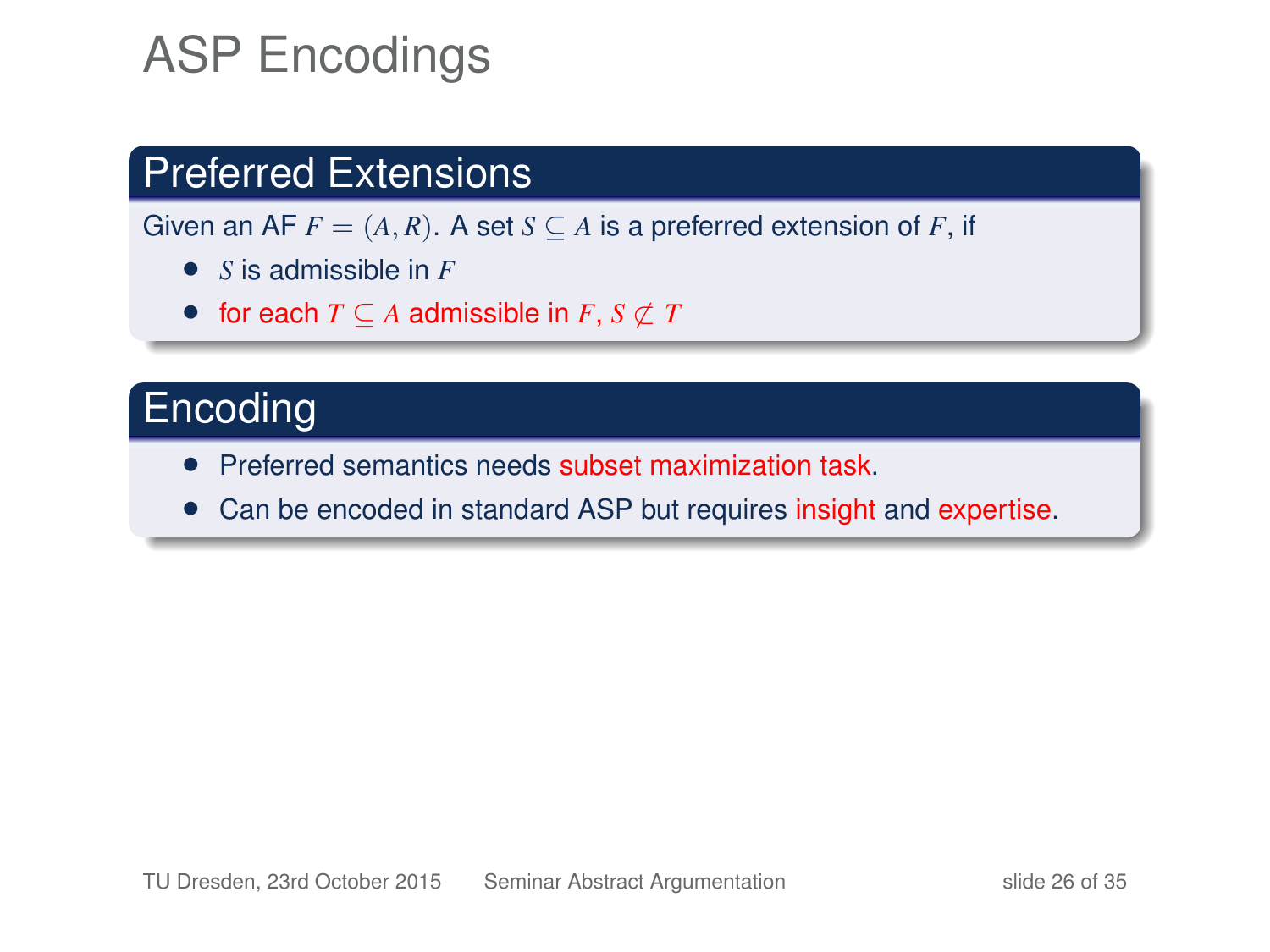# Saturation Encodings

### Preferred Extension

Given an AF  $(A, R)$ . A set  $S \subseteq A$  is preferred in *F*, if *S* is admissible in *F* and for each  $T \subseteq A$  admissible in  $T$ ,  $S \nsubseteq T$ .

#### Encoding π*saturate* =  $\sqrt{ }$  $\bigcup$  $\overline{\phantom{a}}$ inN(*X*) ∨ outN(*X*) ← out(*X*);  $inN(X)$  ←  $in(X)$ fail  $\leftarrow$  eq fail ←  $inN(X), inN(Y), att(X, Y)$ <br>fail ←  $inN(X), outN(Y), att(Y, X)$  $\leftarrow$  inN(*X*), outN(*Y*), att(*Y*, *X*), undefeated(*Y*)  $inN(X)$  ← fail,  $arg(X)$  $outN(X)$  ← fail,  $arg(X)$ ← *not* fail  $\mathcal{L}$  $\overline{\phantom{a}}$  $\begin{array}{c} \hline \end{array}$  $\pi_{\text{pref}}$  =  $\pi_{\text{adm}} \cup \pi_{\text{helpers}} \cup \pi_{\text{saturate}}$ **Result:** For each AF *F*,  $pref(F) \equiv AS(\pi_{pref}(\widehat{F}))$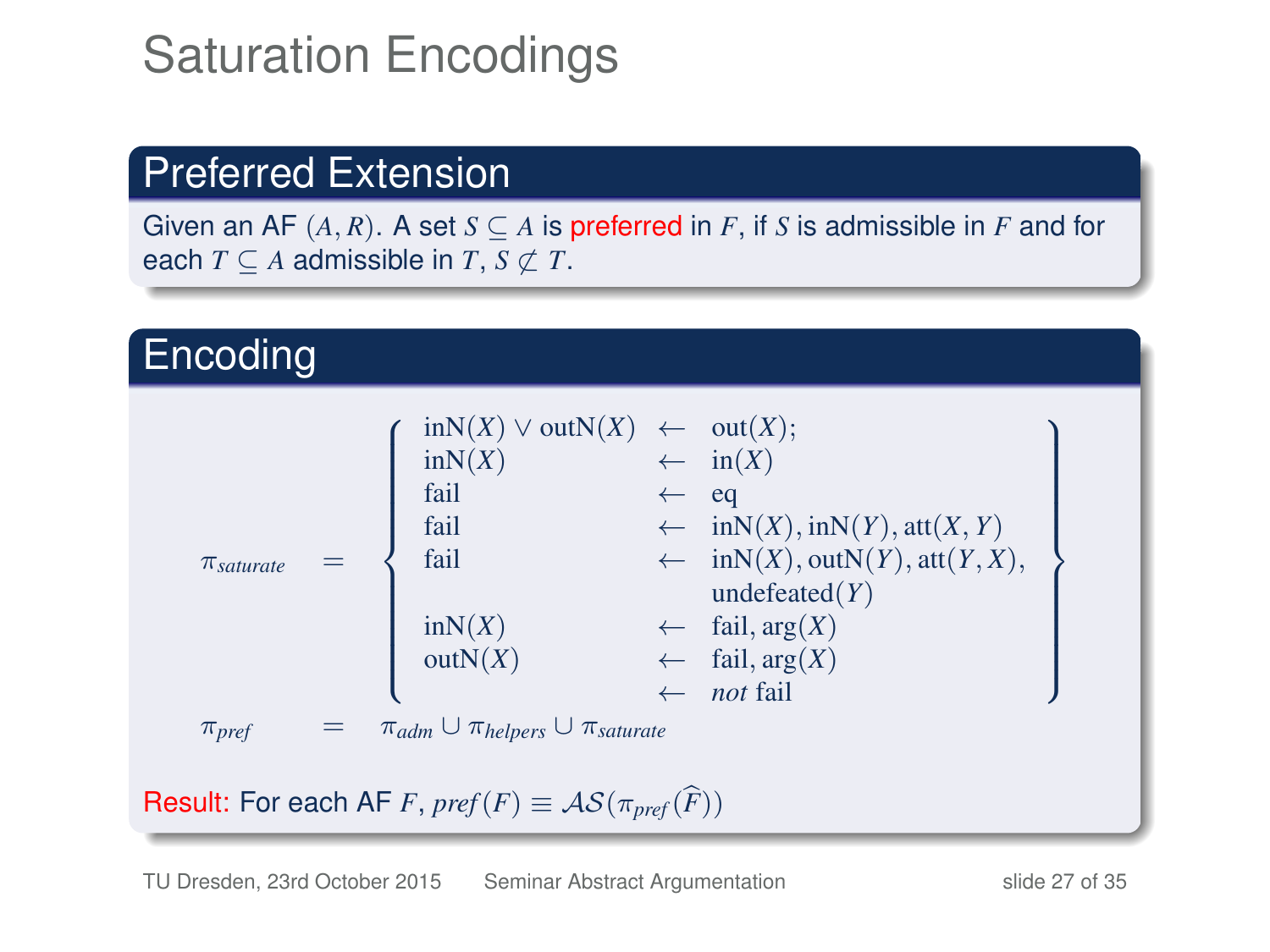## Metasp [\[Gebser et al., 2011\]](#page-32-0)

- Recently proposed metasp front-end for the gringo/claspD package.
- The problem encoding is first grounded with the reify option, which outputs ground program as facts.
- Next the meta encodings mirror answer-set generation.
- Meta encodings also implement subset minimization for the  $#$ minimize-statement.

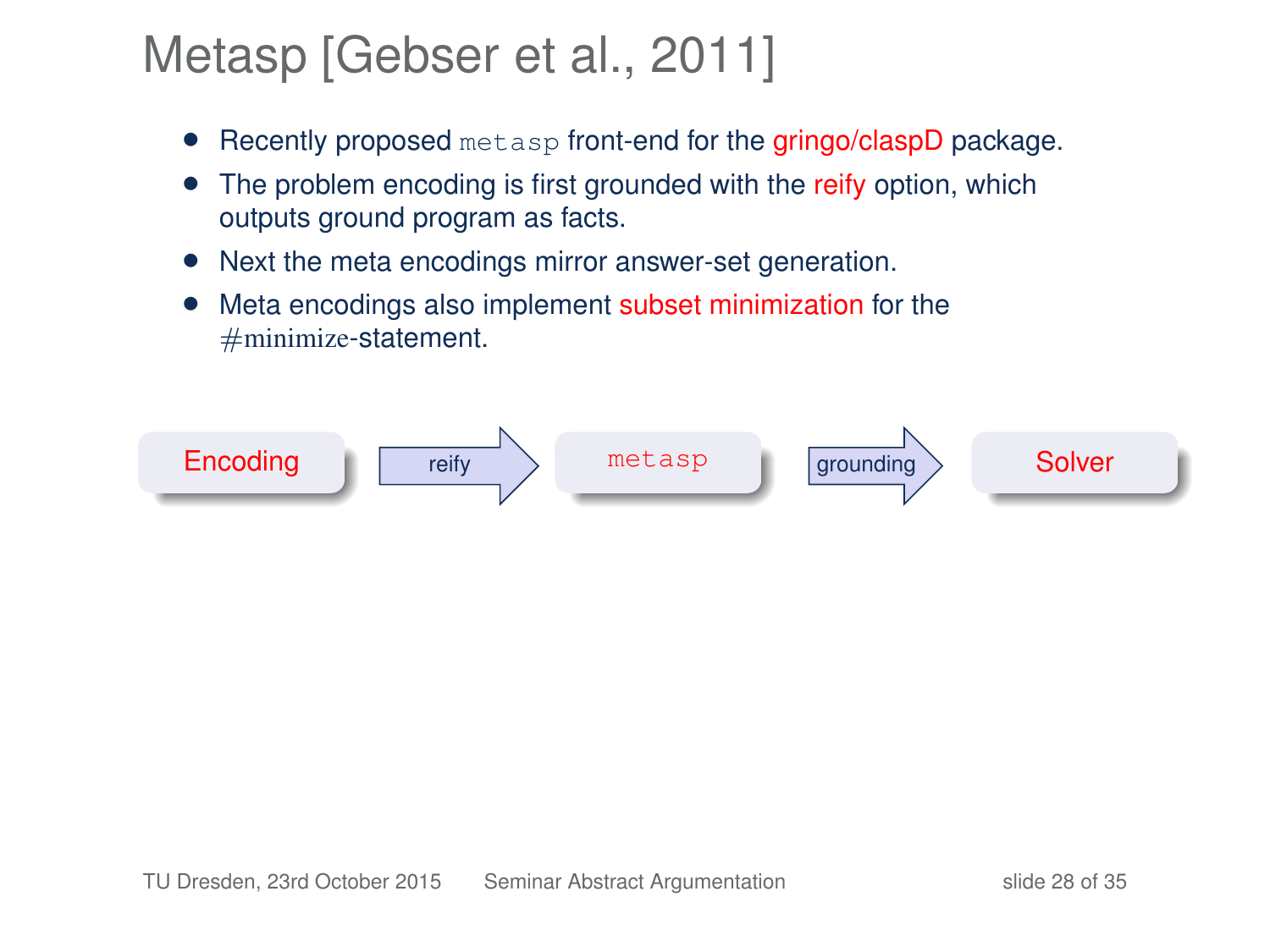## Metasp Encoding

• Together with the module admissibility, the remaining encoding for subset maximization reduces to

### Preferred Extensions

 $\pi_{adm} \cup \{\#\text{minimize}[\text{out}(X)]\}.$ 

- This relocates the optimization encoding to the meta-encodings.
- Enables simple encodings and performes surprisingly well.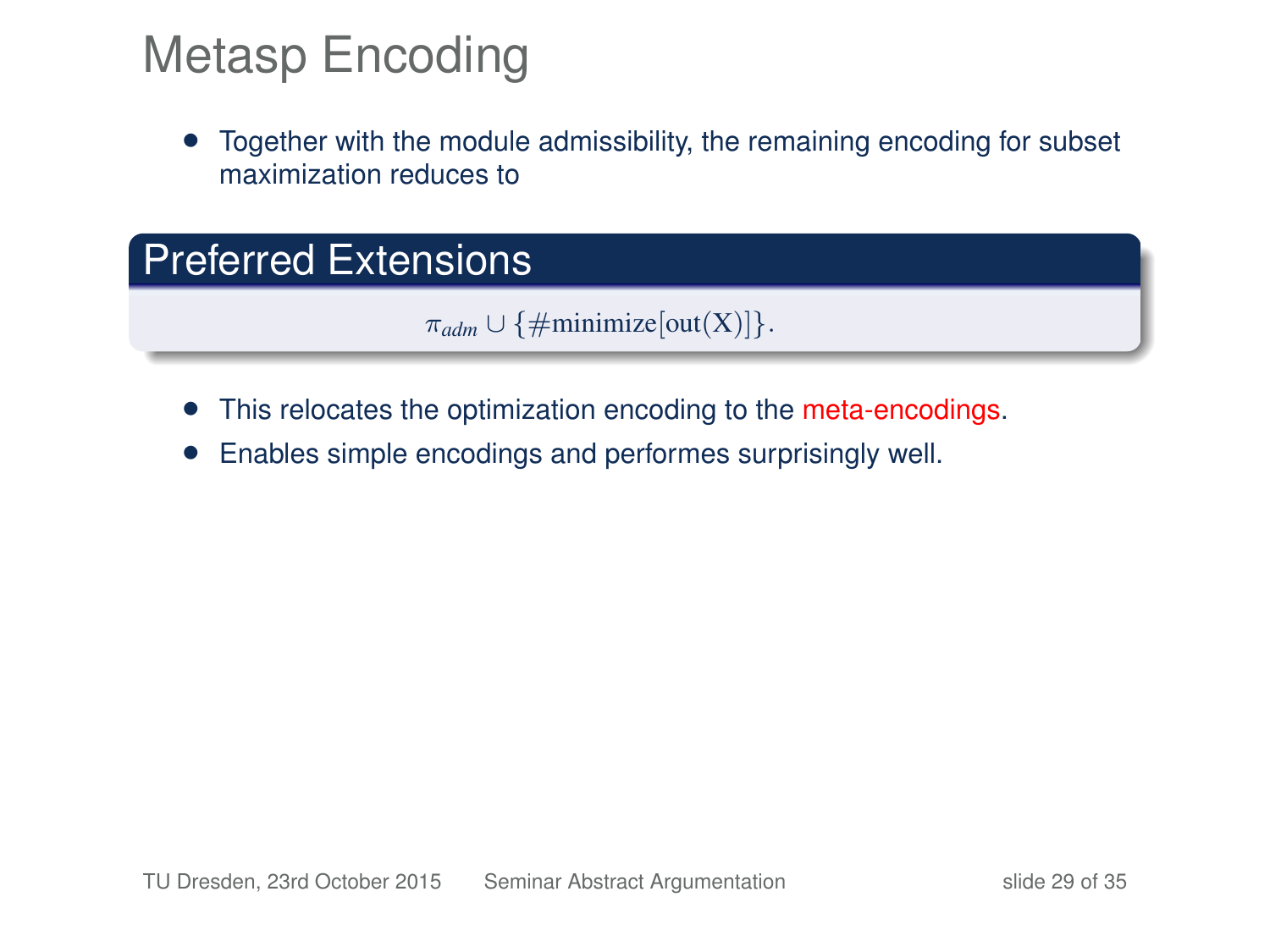## Additional info on encodings and extensions

## ASPARTIX (ASP Argumentation Reasoning Tool)

- Encodings are used together with an ASP-solver, like clasp or dvl
- Implements all prominent argumentation semantics
- Even for extended frameworks like PAFs, VAFs, BAPs, ...
- Easy to use
- Web-interface available: <http://rull.dbai.tuwien.ac.at:8080/ASPARTIX/>

### Info and encodings are available under:

<http://www.dbai.tuwien.ac.at/research/project/argumentation/>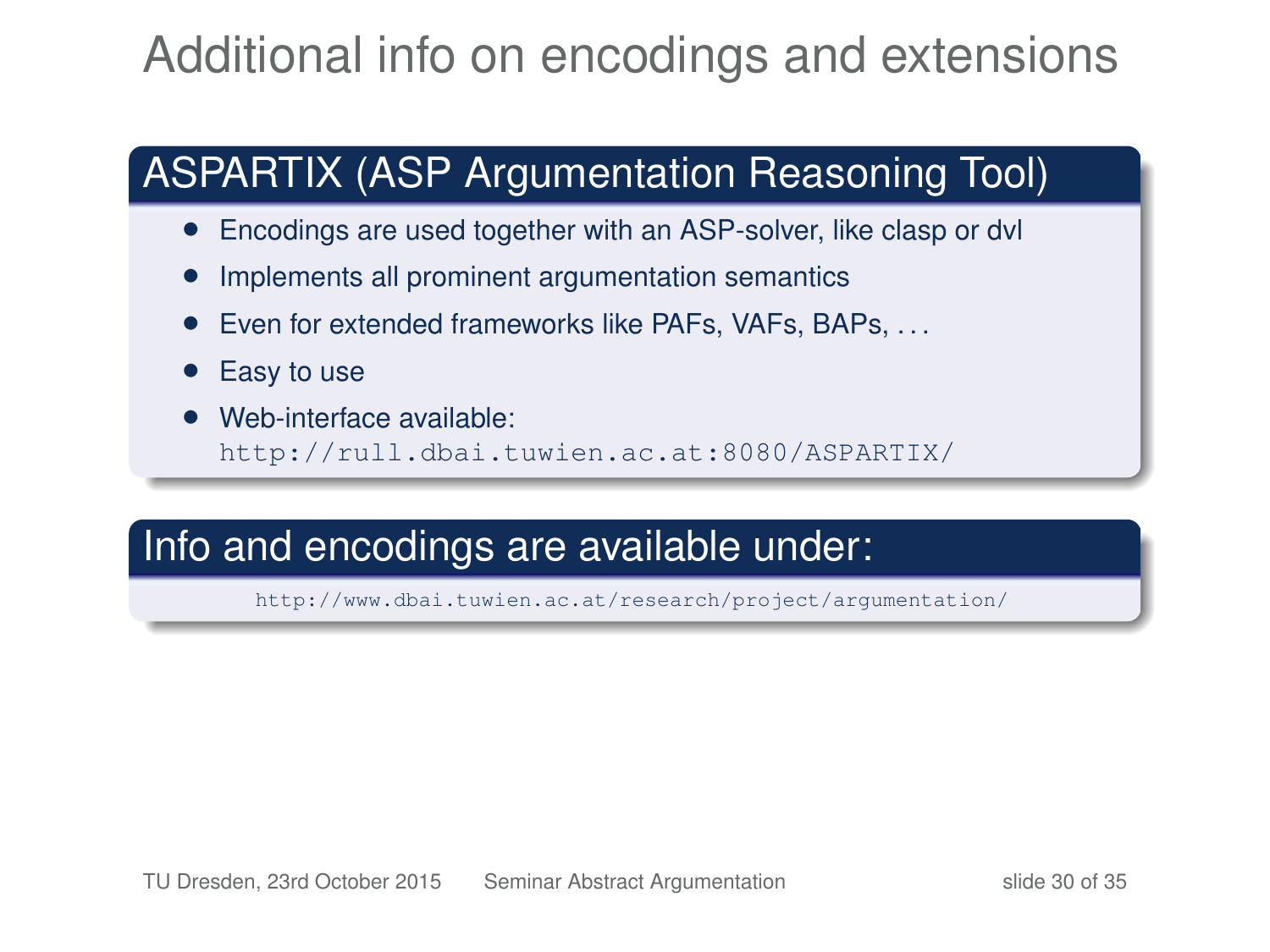## Related work

#### Other encodings

- by [\[Nieves et al., 2008\]](#page-32-1) and follow-up papers; mostly a new program has to be constructed for each instance
- Related approaches: reductions to SAT/QSAT [\[Besnard and Doutre, 2004,](#page-32-2) [Egly and Woltran, 2006\]](#page-32-3)
- DIAMOND (DIAlectical MOdels eNcoDing) is a software system to compute different ADF models (see

<https://isysrv.informatik.uni-leipzig.de/diamond> )

• ConArg is a tool, based on Constraint Programming [\[Bistarelli and Santini, 2012\]](#page-32-4) (see <http://www.dmi.unipg.it/conarg/>)

### Other systems

• Collection:

<http://wyner.info/LanguageLogicLawSoftware/index.php/software/>

• System Demos at COMMA 2014:

<http://comma2014.arg.dundee.ac.uk/demoprogram>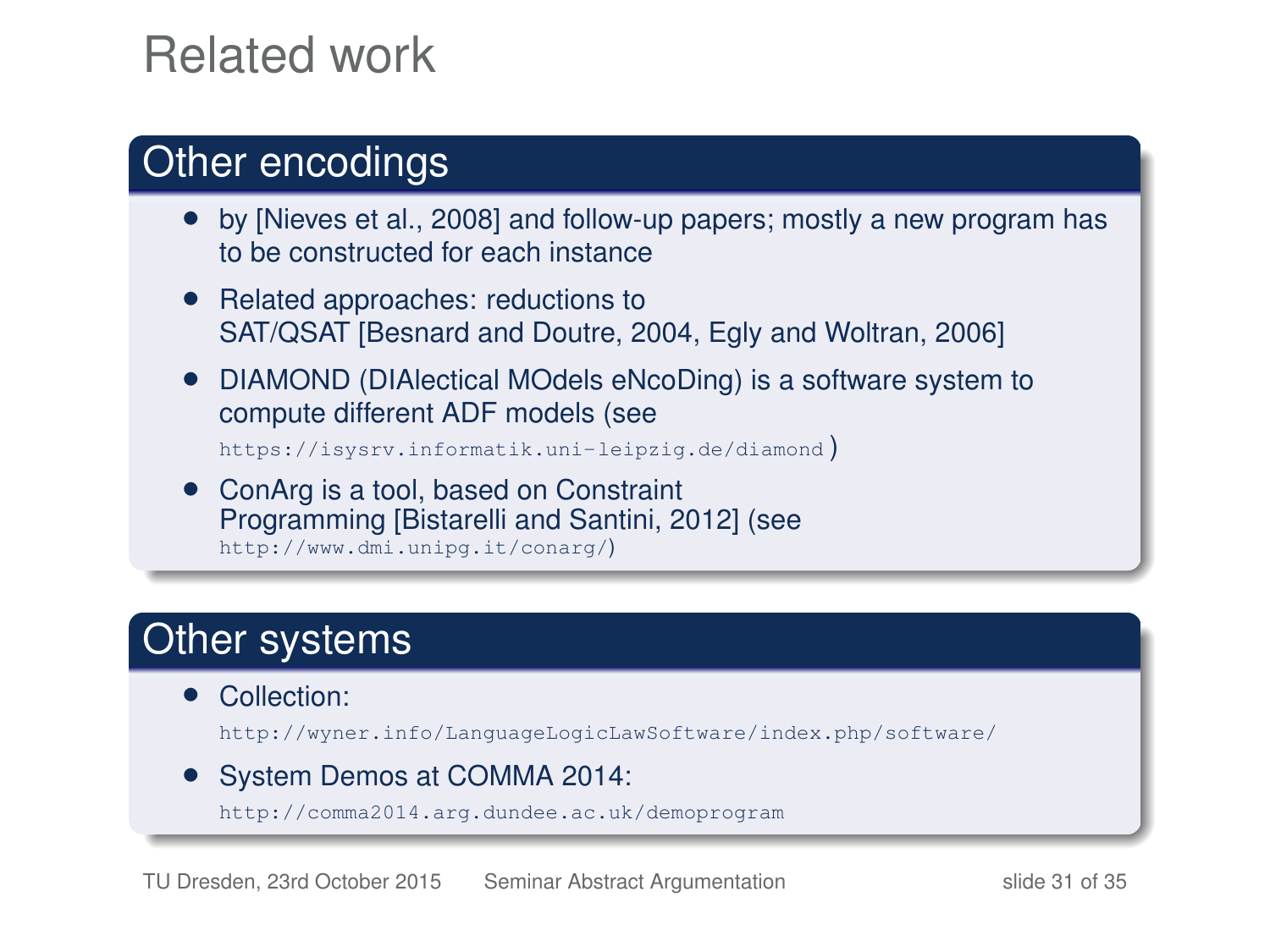## Summary

#### What did we learn today?

- • •
- 
- . . .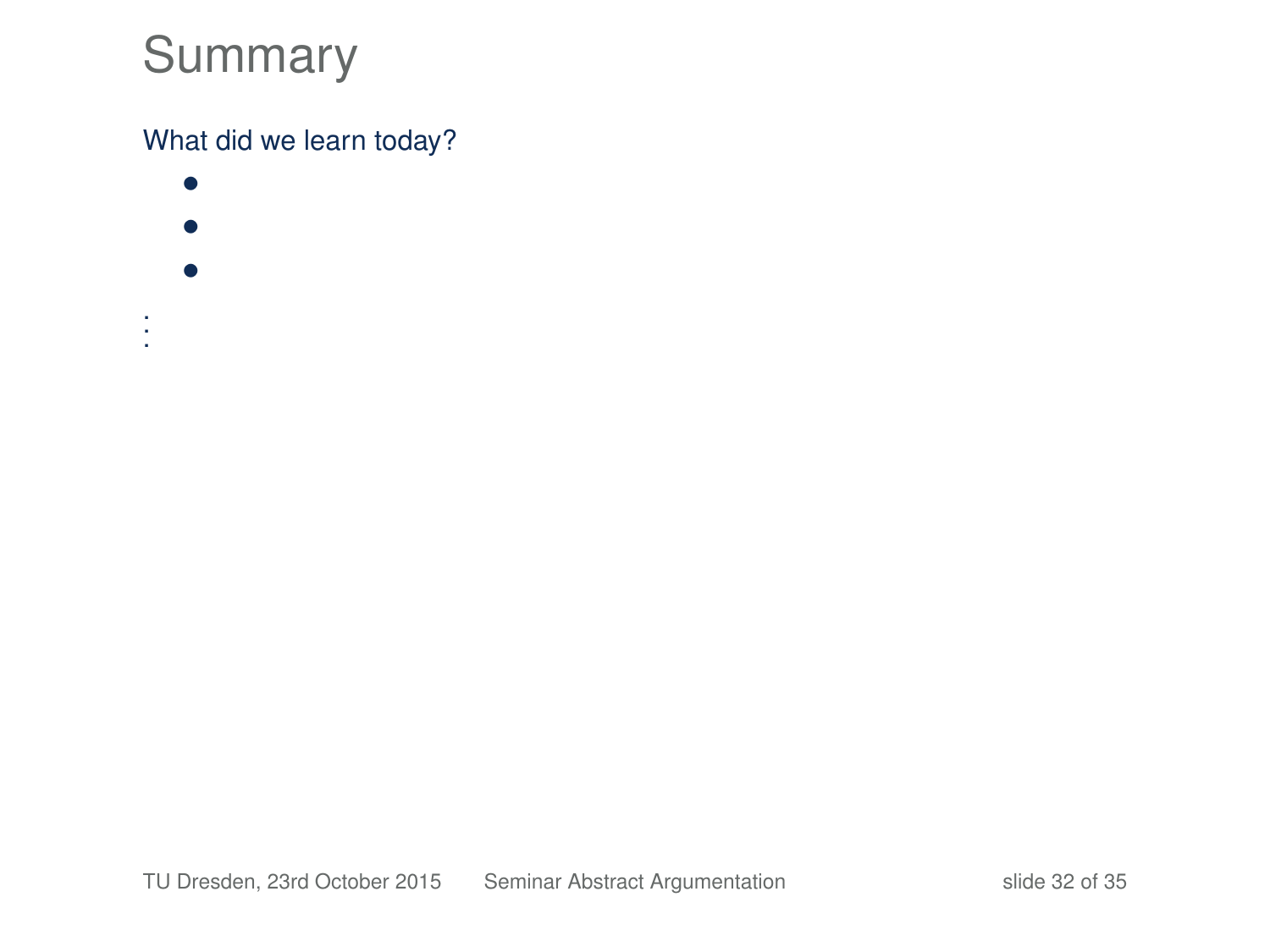

#### P. Baroni, P. E. Dunne, and M. Giacomin.

On the resolution-based family of abstract argumentation semantics and its grounded instance. Artif. Intell., 175(3-4):791–813, 2011.

<span id="page-32-2"></span>

#### Philippe Besnard and Sylvie Doutre.

Checking the acceptability of a set of arguments.

In Proceedings of the 10th International Workshop on Non-Monotonic Reasoning (NMR'02), pages 59–64, 2004.

<span id="page-32-4"></span>

S. Bistarelli, F. Santini, Conarg: a tool to solve (weighted) abstract argumentation frameworks with (soft) constraints, CoRR abs/1212.2857.



#### Dung, P. M. (1995).

On the acceptability of arguments and its fundamental role in nonmonotonic reasoning, logic programming and n-person games. Artif. Intell., 77(2):321–358.



Dvořák, W., Gaggl, S. A., Wallner, J., and Woltran, S. (2011).

Making use of advances in answer-set programming for abstract argumentation systems.

<span id="page-32-3"></span>

#### Uwe Egly and Stefan Woltran.

Reasoning in argumentation frameworks using quantified boolean formulas. In Proceedings of the 1st Conference on Computational Models of Argument (COMMA'06), pages 133–144. IOS Press, 2006.

Uwe Egly, Sarah Gaggl, and Stefan Woltran.

Answer-set programming encodings for argumentation frameworks. In Argument and Computation, 1(2):147–177, 2010.

<span id="page-32-1"></span><span id="page-32-0"></span>

F

Gebser, M., Kaminski, R., and Schaub, T. (2011). Complex optimization in answer set programming. TPLP, 11(4-5):821–839.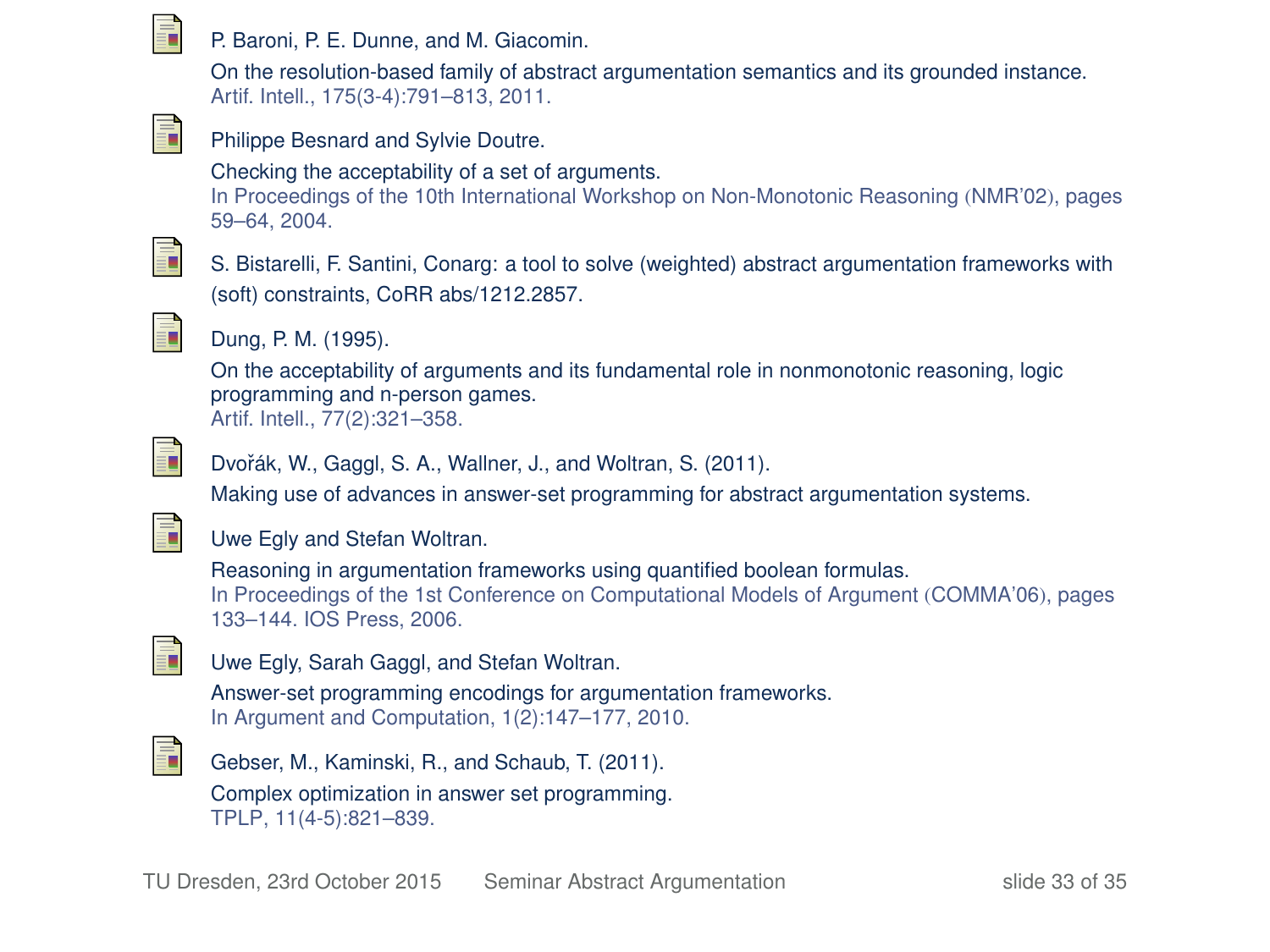

Juan Carlos Nieves, Mauricio Osorio, and Ulises Cortés.

Preferred extensions as stable models. Theory and Practice of Logic Programming, 8(4):527–543, July 2008.



P. M. Dung, P. Mancarella, and F. Toni.

Computing ideal sceptical argumentation. Artif. Intell. 171(10-15):642–674, 2007.



#### P. E. Dunne.

Computational properties of argument systems satisfying graph-theoretic constraints. Artif. Intell., 171(10-15):701–729, 2007.



#### P. E. Dunne.

The computational complexity of ideal semantics I: Abstract argumentation frameworks. In Proc. COMMA'08, pages 147–158. IOS Press, 2008.



P. E. Dunne and T. J. M. Bench-Capon.

Coherence in finite argument systems. Artif. Intell., 141(1/2):187–203, 2002.



P. E. Dunne and T. J. M. Bench-Capon.

Complexity in value-based argument systems. In Proc. JELIA 2004, pages 360–371. Springer, 2004.



W. Dvořák, P. Dunne, and S. Woltran.

Parametric properties of ideal semantics. In Proc. IJCAI 2011, pages 851–856, 2011.



#### W. Dvořák and S. Woltran

On the intertranslatability of argumentation semantics J. Artif. Intell. Res. 41:445–475, 2011



S. Gaggl and S. Woltran.